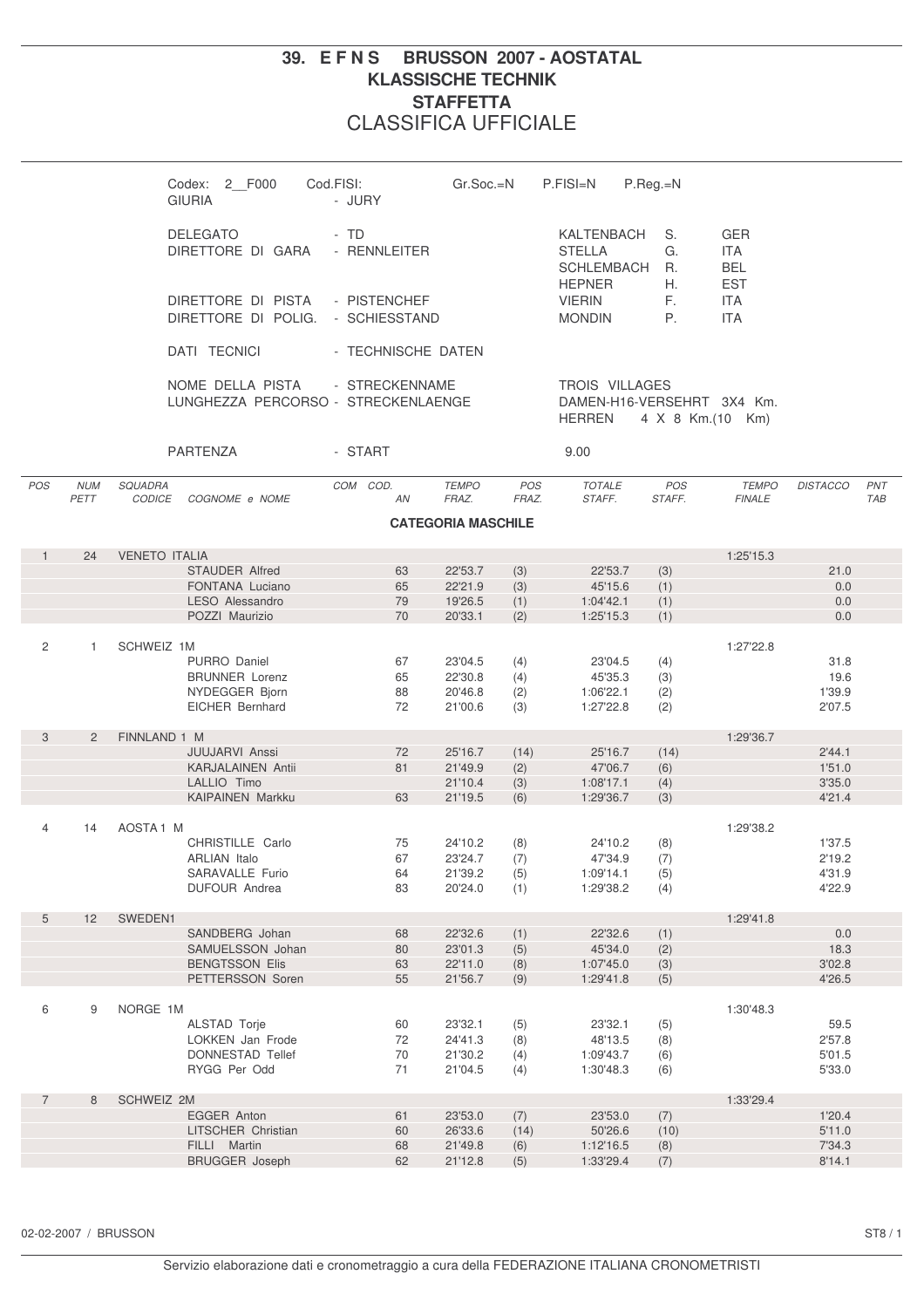| POS | <b>NUM</b>     | SQUADRA              |                                                    | COM COD. | <b>TEMPO</b>       | POS          | <b>TOTALE</b>        | POS          | <b>TEMPO</b>  | <b>DISTACCO</b>   | PNT        |
|-----|----------------|----------------------|----------------------------------------------------|----------|--------------------|--------------|----------------------|--------------|---------------|-------------------|------------|
|     | PETT           | <b>CODICE</b>        | COGNOME e NOME                                     | AN       | FRAZ.              | FRAZ.        | STAFF.               | STAFF.       | <b>FINALE</b> |                   | <b>TAB</b> |
| 8   | 3              | <b>KROATIEN 1</b>    |                                                    |          |                    |              |                      |              | 1:34'36.5     |                   |            |
|     |                |                      | ABRAMOVIC Alen                                     | 76       | 22'37.7            | (2)          | 22'37.7              | (2)          |               | 5.1               |            |
|     |                |                      | <b>KAUZLARIC Denis</b>                             | 85       | 23'08.3            | (6)          | 45'46.0              | (4)          |               | 30.4              |            |
|     |                |                      | SPORER Mladen                                      | 67       | 24'36.0            | (30)         | 1:10'22.1            | (7)          |               | 5'39.9            |            |
|     |                |                      | <b>VUKONIC Sinisa</b>                              | 71       | 24'14.3            | (25)         | 1:34'36.5            | (8)          |               | 9'21.2            |            |
|     |                |                      |                                                    |          |                    |              |                      |              |               |                   |            |
| 9   | 116            | FRANCE1 M            |                                                    |          |                    |              |                      |              | 1:35'02.8     |                   |            |
|     |                |                      | <b>BOURGEOIS Xavier</b><br><b>LOCATELLI Benoit</b> |          | 26'01.1<br>25'15.5 | (19)         | 26'01.1<br>51'16.6   | (19)         |               | 3'28.4            |            |
|     |                |                      | <b>BUISSON Rémy</b>                                | 69<br>60 | 22'10.1            | (9)<br>(7)   | 1:13'26.7            | (11)<br>(10) |               | 6'01.0<br>8'44.6  |            |
|     |                |                      | CHANAL Yvan                                        |          | 21'36.0            | (8)          | 1:35'02.8            | (9)          |               | 9'47.5            |            |
|     |                |                      |                                                    |          |                    |              |                      |              |               |                   |            |
| 10  | 17             | FINNLAND 2 M         |                                                    |          |                    |              |                      |              | 1:36'22.0     |                   |            |
|     |                |                      | WARIS Journi                                       | 69       | 23'34.0            | (6)          | 23'34.0              | (6)          |               | 1'01.4            |            |
|     |                |                      | <b>KORHONEN Mikko</b>                              | 71       | 25'24.5            | (10)         | 48'58.5              | (9)          |               | 3'42.9            |            |
|     |                |                      | KOSKELA Jarkko                                     | 70       | 23'23.9            | (15)         | 1:12'22.5            | (9)          |               | 7'40.3            |            |
|     |                |                      | VAHVASELKA Pentii                                  | 50       | 23'59.4            | (22)         | 1:36'22.0            | (10)         |               | 11'06.7           |            |
| 11  | $\overline{4}$ | <b>SUDTIROL 1</b>    |                                                    |          |                    |              |                      |              | 1:38'35.5     |                   |            |
|     |                |                      | <b>WIESER Hannes</b>                               | 83       | 26'28.3            | (21)         | 26'28.3              | (21)         |               | 3'55.7            |            |
|     |                |                      | <b>EBNER Wolfgang</b>                              | 60       | 28'02.5            | (24)         | 54'30.9              | (23)         |               | 9'15.2            |            |
|     |                |                      | <b>SCHWINGSHACKL Heinrich</b>                      | 57       | 22'39.1            | (10)         | 1:17'10.1            | (15)         |               | 12'27.9           |            |
|     |                |                      | <b>BURGER Martin</b>                               | 78       | 21'25.3            | (7)          | 1:38'35.5            | (11)         |               | 13'20.2           |            |
|     |                |                      |                                                    |          |                    |              |                      |              |               |                   |            |
| 12  | $\overline{7}$ | CZE 1 M              |                                                    |          |                    |              |                      |              | 1:38'41.2     |                   |            |
|     |                |                      | <b>THOMAS Jaroslav</b>                             | 64       | 26'14.9            | (20)         | 26'14.9              | (20)         |               | 3'42.2            |            |
|     |                |                      | <b>BERAN</b> liri<br><b>KURIK Robert</b>           | 77<br>65 | 26'27.3<br>23'44.0 | (13)<br>(19) | 52'42.3<br>1:16'26.3 | (16)<br>(14) |               | 7'26.6<br>11'44.2 |            |
|     |                |                      | <b>VACLAVEK Tomas</b>                              | 58       | 22'14.8            | (10)         | 1:38'41.2            | (12)         |               | 13'25.9           |            |
|     |                |                      |                                                    |          |                    |              |                      |              |               |                   |            |
| 13  | 21             | AOSTA <sub>2</sub> M |                                                    |          |                    |              |                      |              | 1:38'53.8     |                   |            |
|     |                |                      | <b>EMPEREUR Osvaldo</b>                            | 71       | 25'15.1            | (13)         | 25'15.1              | (13)         |               | 2'42.4            |            |
|     |                |                      | <b>BERARD Alidoro</b>                              | 48       | 27'08.4            | (20)         | 52'23.6              | (14)         |               | 7'07.9            |            |
|     |                |                      | PELLISSIER Paolo                                   | 59       | 23'07.1            | (13)         | 1:15'30.7            | (11)         |               | 10'48.6           |            |
|     |                |                      | <b>MARTINET</b> Luciano                            | 63       | 23'23.0            | (16)         | 1:38'53.8            | (13)         |               | 13'38.5           |            |
| 14  | 5              | ESTLAND1 M           |                                                    |          |                    |              |                      |              | 1:38'59.9     |                   |            |
|     |                |                      | MURU Ivo                                           | 64       | 25'25.9            | (17)         | 25'25.9              | (17)         |               | 2'53.2            |            |
|     |                |                      | <b>ETVERK Erkki</b>                                | 70       | 26'59.2            | (17)         | 52'25.1              | (15)         |               | 7'09.4            |            |
|     |                |                      | SIILAK Avo                                         | 70       | 23'06.8            | (12)         | 1:15'31.9            | (12)         |               | 10'49.8           |            |
|     |                |                      | SAAR Kaido                                         | 67       | 23'27.9            | (17)         | 1:38'59.9            | (14)         |               | 13'44.6           |            |
|     |                |                      |                                                    |          |                    |              |                      |              |               |                   |            |
| 15  | 23             | ESTLAND3 M           |                                                    |          |                    |              |                      |              | 1:41'01.8     |                   |            |
|     |                |                      | SOO Allar                                          | 91       | 25'09.1            | (12)         | 25'09.1              | (12)         |               | 2'36.5            |            |
|     |                |                      | KASK Hans-Kristjan<br>FOMOTSKIN Rivo               | 92<br>89 | 28'48.0<br>23'48.2 | (27)<br>(21) | 53'57.1<br>1:17'45.3 | (20)         |               | 8'41.5<br>13'03.2 |            |
|     |                |                      | VAHTRA Ago                                         | 90       | 23'16.4            | (15)         | 1:41'01.8            | (16)<br>(15) |               | 15'46.5           |            |
|     |                |                      |                                                    |          |                    |              |                      |              |               |                   |            |
| 16  | 92             | NORW SORFRON         |                                                    |          |                    |              |                      |              | 1:41'56.4     |                   |            |
|     |                |                      | NYHUS Per                                          | 54       | 27'30.3            | (27)         | 27'30.3              | (27)         |               | 4'57.7            |            |
|     |                |                      | BERG Kjell Oivind                                  | 71       | 26'16.3            | (12)         | 53'46.7              | (18)         |               | 8'31.0            |            |
|     |                |                      | SKATTEBO Audun                                     | 72       | 24'30.6            | (29)         | 1:18'17.4            | (17)         |               | 13'35.2           |            |
|     |                |                      | LOKKEN Stig Ronny                                  | 70       | 23'39.0            | (18)         | 1:41'56.4            | (16)         |               | 16'41.1           |            |
| 17  | 90             |                      | BADEN-WURTTEMBERG3                                 |          |                    |              |                      |              | 1:42'45.4     |                   |            |
|     |                |                      | FRIEDMANN Bernhard                                 | 58       | 27'57.9            | (33)         | 27'57.9              | (33)         |               | 5'25.2            |            |
|     |                |                      | <b>KALTENBACH Siegfried</b>                        | 45       | 26'43.1            | (15)         | 54'41.0              | (24)         |               | 9'25.3            |            |
|     |                |                      | HANGST Jurgen                                      | 48       | 25'35.3            | (40)         | 1:20'16.4            | (26)         |               | 15'34.2           |            |
|     |                |                      | <b>HERR</b> Joachim                                | 70       | 22'28.9            | (11)         | 1:42'45.4            | (17)         |               | 17'30.1           |            |
|     |                |                      |                                                    |          |                    |              |                      |              |               |                   |            |
| 18  | 73             | SWEDEN2              |                                                    |          |                    |              |                      |              | 1:42'51.4     |                   |            |
|     |                |                      | <b>LARSSON Bjorn</b><br>ALFREDSSON Johan           | 62       | 25'00.7            | (11)         | 25'00.7              | (11)         |               | 2'28.1<br>6'47.9  |            |
|     |                |                      | ANDERSSON Eje                                      | 70<br>47 | 27'02.8<br>26'55.3 | (18)<br>(59) | 52'03.6<br>1:18'58.9 | (12)<br>(20) |               | 14'16.8           |            |
|     |                |                      | <b>AKERLUND Martin</b>                             | 81       | 23'52.4            | (19)         | 1:42'51.4            | (18)         |               | 17'36.1           |            |
|     |                |                      |                                                    |          |                    |              |                      |              |               |                   |            |
| 19  | 67             | FINNLAND 3 M         |                                                    |          |                    |              |                      |              | 1:43'31.7     |                   |            |
|     |                |                      | <b>LESONEN Markku</b>                              | 71       | 25'18.0            | (15)         | 25'18.0              | (15)         |               | 2'45.4            |            |
|     |                |                      | NIEMI Antii                                        | 55       | 26'50.5            | (16)         | 52'08.5              | (13)         |               | 6'52.9            |            |
|     |                |                      | SOIKKELI Topi                                      | 74       | 26'30.0            | (49)         | 1:18'38.6            | (19)         |               | 13'56.4           |            |
|     |                |                      | <b>HAMUNEN Heikki</b>                              | 71       | 24'53.1            | (29)         | 1:43'31.7            | (19)         |               | 18'16.4           |            |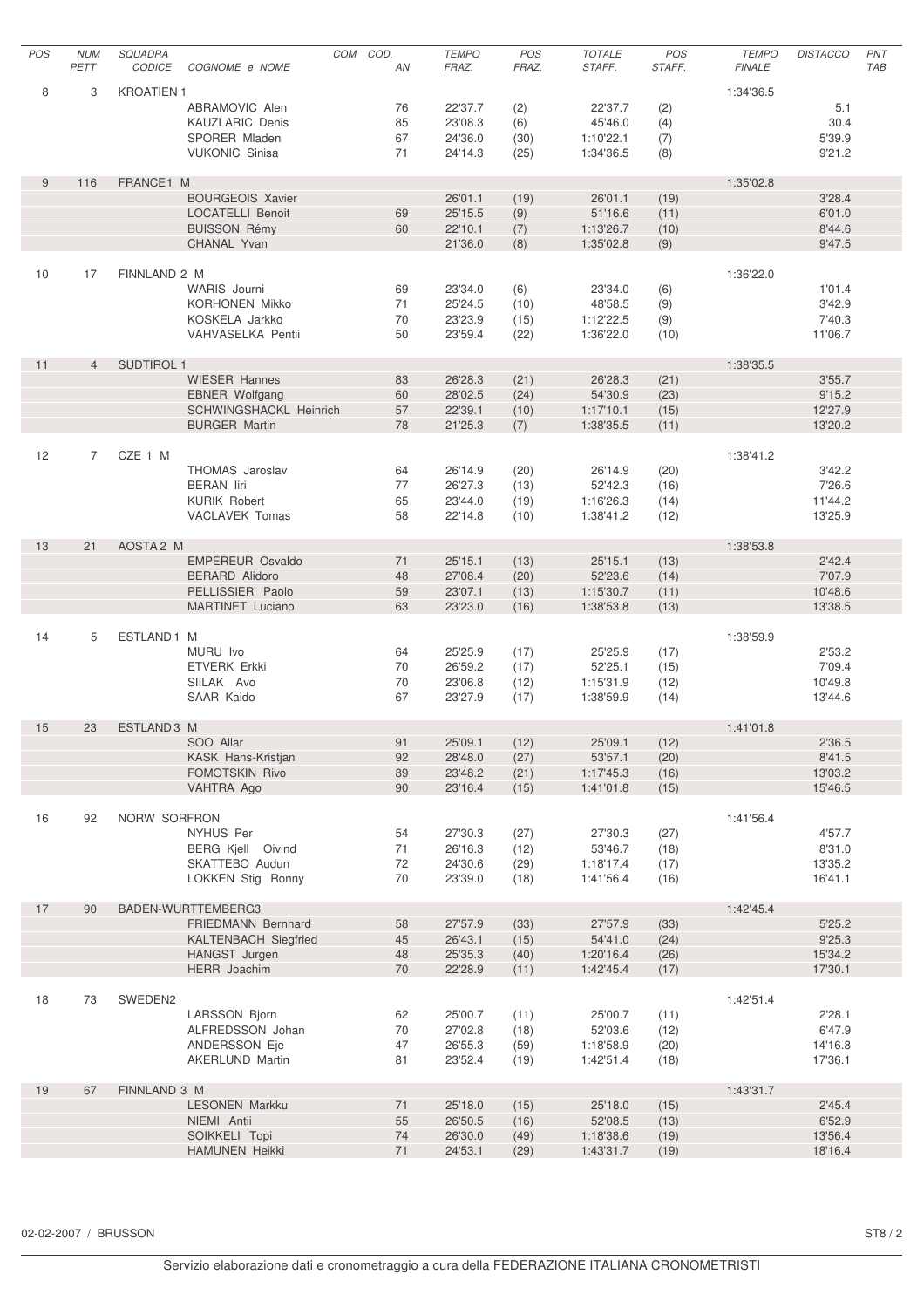| POS | <b>NUM</b> | SQUADRA                |                                         | COM COD. | <b>TEMPO</b>       | POS          | <b>TOTALE</b>        | POS          | <b>TEMPO</b>  | <b>DISTACCO</b>   | PNT        |
|-----|------------|------------------------|-----------------------------------------|----------|--------------------|--------------|----------------------|--------------|---------------|-------------------|------------|
|     | PETT       | <b>CODICE</b>          | COGNOME e NOME                          | AN       | FRAZ.              | FRAZ.        | STAFF.               | STAFF.       | <b>FINALE</b> |                   | <b>TAB</b> |
| 20  | 78         | AOSTA3 M               |                                         |          |                    |              |                      |              | 1:43'33.3     |                   |            |
|     |            |                        | CERISE Mauro                            | 64       | 27'34.8            | (29)         | 27'34.8              | (29)         |               | 5'02.1            |            |
|     |            |                        | GERBELLE Graziano                       | 59       | 27'19.7            | (21)         | 54'54.5              | (25)         |               | 9'38.8            |            |
|     |            |                        | <b>STEVENIN Mauro</b>                   | 64       | 24'19.1            | (26)         | 1:19'13.7            | (22)         |               | 14'31.5           |            |
|     |            |                        | RIVELLI Rudy                            | 69       | 24'19.5            | (27)         | 1:43'33.3            | (20)         |               | 18'18.0           |            |
|     |            |                        |                                         |          |                    |              |                      |              |               |                   |            |
| 21  | 6          | THURINGEN I M          |                                         |          |                    |              |                      |              | 1:44'02.3     |                   |            |
|     |            |                        | <b>DITTMAR Steffen</b>                  | 72       | 25'00.4            | (10)         | 25'00.4              | (10)         |               | 2'27.7            |            |
|     |            |                        | NOLDA Hans Jurgen<br><b>WALCH Fredy</b> | 61<br>64 | 29'07.9<br>24'24.4 | (31)<br>(28) | 54'08.3<br>1:18'32.7 | (21)<br>(18) |               | 8'52.6<br>13'50.6 |            |
|     |            |                        | <b>SCHAUB Frank</b>                     | 61       | 25'29.5            | (39)         | 1:44'02.3            | (21)         |               | 18'47.0           |            |
|     |            |                        |                                         |          |                    |              |                      |              |               |                   |            |
| 22  | 47         | AOSTA7 M               |                                         |          |                    |              |                      |              | 1:44'18.2     |                   |            |
|     |            |                        | <b>FAVRE Carlo</b>                      | 49       | 25'40.4            | (18)         | 25'40.4              | (18)         |               | 3'07.7            |            |
|     |            |                        | <b>CHEILLON Modesto</b>                 | 59       | 29'17.1            | (32)         | 54'57.5              | (26)         |               | 9'41.8            |            |
|     |            |                        | MORTARA Dario                           | 57       | 26'11.0            | (45)         | 1:21'08.6            | (28)         |               | 16'26.4           |            |
|     |            |                        | VITTAZ Laurent                          | 82       | 23'09.5            | (14)         | 1:44'18.2            | (22)         |               | 19'02.9           |            |
|     |            |                        |                                         |          |                    |              |                      |              |               |                   |            |
| 23  | 105        | FRANCE2 M              | ROSSERO Jean-Louis                      | 60       | 25'20.0            | (16)         | 25'20.0              | (16)         | 1:44'21.7     | 2'47.4            |            |
|     |            |                        | <b>FAREY Patrick</b>                    | 61       | 29'01.2            | (30)         | 54'21.3              | (22)         |               | 9'05.6            |            |
|     |            |                        | <b>JOLY Pierre</b>                      | 59       | 24'38.8            | (31)         | 1:19'00.2            | (21)         |               | 14'18.0           |            |
|     |            |                        | <b>ASTIER Gilles</b>                    | 60       | 25'21.4            | (35)         | 1:44'21.7            | (23)         |               | 19'06.4           |            |
|     |            |                        |                                         |          |                    |              |                      |              |               |                   |            |
| 24  | 15         | FRIULI V G 1           |                                         |          |                    |              |                      |              | 1:44'22.0     |                   |            |
|     |            |                        | <b>CORISELLO Elio</b>                   | 51       | 29'01.9            | (46)         | 29'01.9              | (46)         |               | 6'29.2            |            |
|     |            |                        | CELLA Antonino                          | 53       | 27'04.8            | (19)         | 56'06.7              | (28)         |               | 10'51.1           |            |
|     |            |                        | DI Gallo Dario                          | 61       | 23'28.3            | (16)         | 1:19'35.1            | (24)         |               | 14'52.9           |            |
|     |            |                        | PESAMOSCA Giacomo                       | 52       | 24'46.9            | (28)         | 1:44'22.0            | (24)         |               | 19'06.7           |            |
|     |            |                        |                                         |          |                    |              |                      |              |               |                   |            |
| 25  | 11         | SLOWAKEI1              | <b>LABUDA Frantisek</b>                 | 60       | 27'05.0            | (22)         | 27'05.0              | (22)         | 1:44'30.8     | 4'32.3            |            |
|     |            |                        | MARKO Jan                               | 71       | 29'22.7            | (34)         | 56'27.7              | (29)         |               | 11'12.1           |            |
|     |            |                        | MACHYNIAK Lubomir                       | 71       | 23'06.0            | (11)         | 1:19'33.7            | (23)         |               | 14'51.6           |            |
|     |            |                        | <b>RUSNAK Vladimir</b>                  | 60       | 24'57.0            | (30)         | 1:44'30.8            | (25)         |               | 19'15.5           |            |
|     |            |                        |                                         |          |                    |              |                      |              |               |                   |            |
| 26  | 49         | LATVIA SPICE           |                                         |          |                    |              |                      |              | 1:44'31.7     |                   |            |
|     |            |                        | KAIMINS Janis                           | 48       | 27'12.6            | (24)         | 27'12.6              | (24)         |               | 4'39.9            |            |
|     |            |                        | <b>ARMANDS Paegle</b>                   | 82       | 25'33.4            | (11)         | 52'46.0              | (17)         |               | 7'30.4            |            |
|     |            |                        | MITREVICS Ugis                          | 67       | 23'08.4            | (14)         | 1:15'54.4            | (13)         |               | 11'12.3           |            |
|     |            |                        | <b>ANDRIS Dzalbs</b>                    | 72       | 28'37.2            | (79)         | 1:44'31.7            | (26)         |               | 19'16.4           |            |
|     |            |                        |                                         |          |                    |              |                      |              |               |                   |            |
| 27  | 13         | ESTLAND <sub>2</sub> M | UIBO Lembit                             | 76       | 27'11.5            | (23)         | 27'11.5              | (23)         | 1:45'13.7     | 4'38.8            |            |
|     |            |                        | <b>KAROLIN Indrek</b>                   | 73       | 28'03.0            | (25)         | 55'14.5              | (27)         |               | 9'58.9            |            |
|     |            |                        | LAGENOMM Aivar                          | 72       | 24'59.1            | (35)         | 1:20'13.7            | (25)         |               | 15'31.5           |            |
|     |            |                        | <b>TOOMAS Rein</b>                      | 61       | 24'59.9            | (32)         | 1:45'13.7            | (27)         |               | 19'58.4           |            |
|     |            |                        |                                         |          |                    |              |                      |              |               |                   |            |
| 28  | 59         | SUDTIROL 2 M           |                                         |          |                    |              |                      |              | 1:46'12.0     |                   |            |
|     |            |                        | <b>BRUNNER Hubert</b>                   | 76       | 28'42.5            | (42)         | 28'42.5              | (42)         |               | 6'09.8            |            |
|     |            |                        | <b>AMORT Michael</b>                    | 47       | 27'59.0            | (22)         | 56'41.6              | (30)         |               | 11'25.9           |            |
|     |            |                        | AICHNER Josef                           | 60       | 23'45.0            | (20)         | 1:20'26.6            | (27)         |               | 15'44.4           |            |
|     |            |                        | LANZ Dietmar                            | 76       | 25'45.3            | (44)         | 1:46'12.0            | (28)         |               | 20'56.7           |            |
| 29  | 29         | BAYERN1                |                                         |          |                    |              |                      |              | 1:46'12.9     |                   |            |
|     |            |                        | <b>KIMMERLE Alfons</b>                  | 61       | 27'28.5            | (26)         | 27'28.5              | (26)         |               | 4'55.8            |            |
|     |            |                        | KASTL Hermann                           | 48       | 30'20.9            | (39)         | 57'49.5              | (34)         |               | 12'33.8           |            |
|     |            |                        | <b>BREDL Karl-Heinz</b>                 | 45       | 25'36.7            | (41)         | 1:23'26.2            | (33)         |               | 18'44.1           |            |
|     |            |                        | <b>RICHTER Simon</b>                    | 73       | 22'46.6            | (13)         | 1:46'12.9            | (29)         |               | 20'57.6           |            |
|     |            |                        |                                         |          |                    |              |                      |              |               |                   |            |
| 30  | 10         | OSTERREICH1 M          |                                         |          |                    |              |                      |              | 1:46'44.1     |                   |            |
|     |            |                        | SICKL Albert                            | 74       | 28'03.6            | (37)         | 28'03.6              | (37)         |               | 5'30.9            |            |
|     |            |                        | RANNER Thomas                           | 73       | 28'55.3            | (28)         | 56'58.9              | (31)         |               | 11'43.3           |            |
|     |            |                        | <b>HUBER Gerhard</b>                    | 55       | 24'19.4            | (27)         | 1:21'18.4            | (30)         |               | 16'36.2           |            |
|     |            |                        | <b>EBNER Matthias</b>                   | 41       | 25'25.6            | (37)         | 1:46'44.1            | (30)         |               | 21'28.8           |            |
| 31  | 63         | SCHWEIZ3               |                                         |          |                    |              |                      |              | 1:47'50.7     |                   |            |
|     |            |                        | ZURCHER Stephan                         | 58       | 29'04.5            | (50)         | 29'04.5              | (50)         |               | 6'31.9            |            |
|     |            |                        | <b>HOFMANN Adrian</b>                   | 63       | 30'34.2            | (42)         | 59'38.7              | (43)         |               | 14'23.1           |            |
|     |            |                        | <b>GYGER Fritz</b>                      | 65       | 24'11.5            | (24)         | 1:23'50.3            | (34)         |               | 19'08.1           |            |
|     |            |                        | <b>HOSTETTLER Markus</b>                | 70       | 24'00.3            | (23)         | 1:47'50.7            | (31)         |               | 22'35.4           |            |
|     |            |                        |                                         |          |                    |              |                      |              |               |                   |            |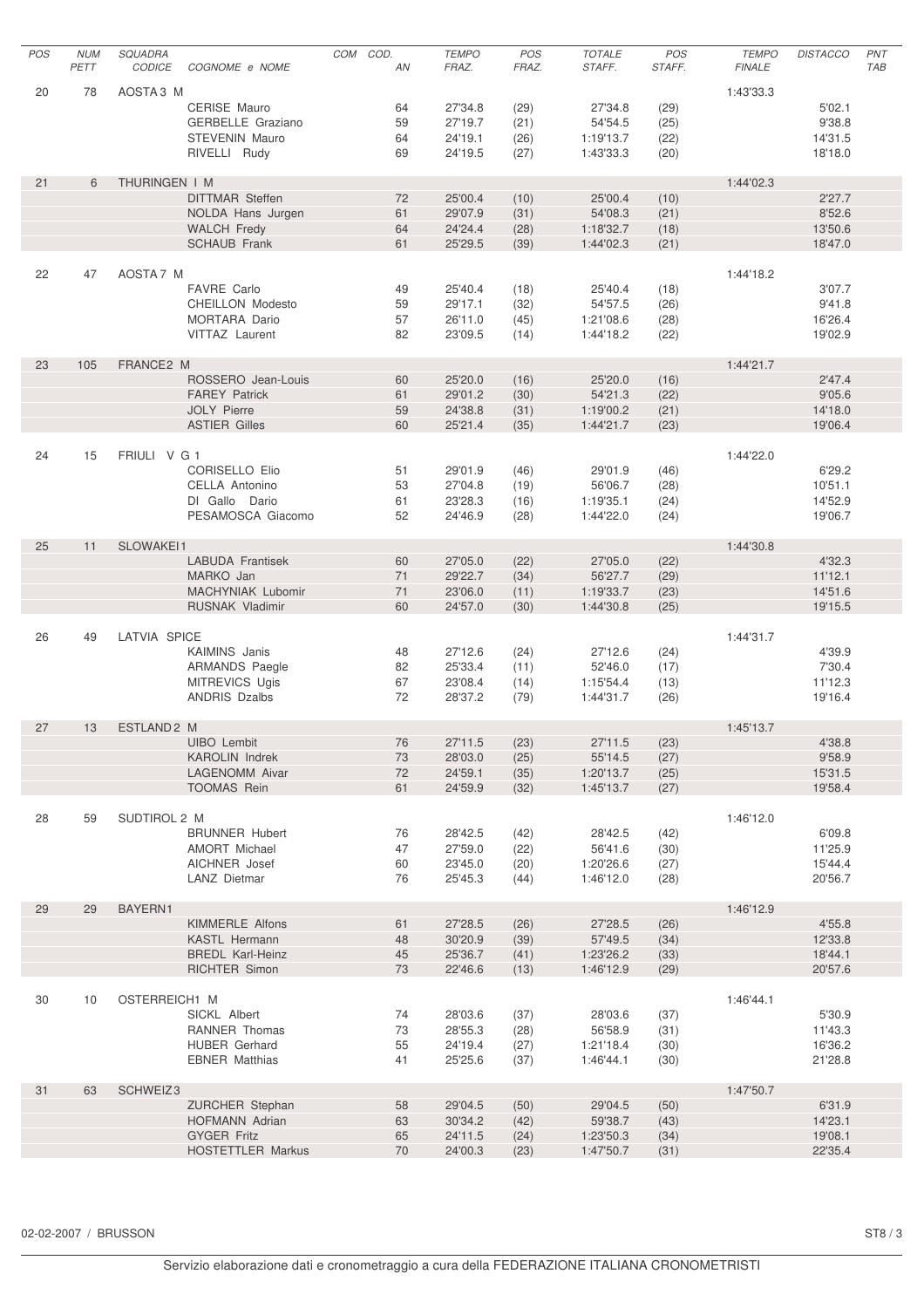| POS | <b>NUM</b> | SQUADRA             |                                 | COM | COD.     | <b>TEMPO</b>       | POS          | TOTALE                 | POS          | <b>TEMPO</b>  | <b>DISTACCO</b>    | PNT        |
|-----|------------|---------------------|---------------------------------|-----|----------|--------------------|--------------|------------------------|--------------|---------------|--------------------|------------|
|     | PETT       | <b>CODICE</b>       | COGNOME e NOME                  |     | AN       | FRAZ.              | FRAZ.        | STAFF.                 | STAFF.       | <b>FINALE</b> |                    | <b>TAB</b> |
| 32  | 26         | FRANCE4 M           |                                 |     |          |                    |              |                        |              | 1:48'43.9     |                    |            |
|     |            |                     | <b>VINCENT</b> Jean-Pierre      |     | 56       | 28'38.6            | (41)         | 28'38.6                | (41)         |               | 6'05.9             |            |
|     |            |                     | <b>CLAUDE Pascal</b>            |     | 59       | 29'54.5            | (36)         | 58'33.1                | (35)         |               | 13'17.5            |            |
|     |            |                     | TUILLIERE Frédéric              |     | 66       | 24'51.3            | (34)         | 1:23'24.5              | (32)         |               | 18'42.3            |            |
|     |            |                     | ROTH Guy                        |     | 59       | 25'19.3            | (34)         | 1:48'43.9              | (32)         |               | 23'28.6            |            |
|     |            |                     |                                 |     |          |                    |              |                        |              |               |                    |            |
| 33  | 118        |                     | STERINKJER 2 NORGE              |     |          |                    |              |                        |              | 1:48'58.9     |                    |            |
|     |            |                     | <b>BRANDTZAEG Halgeir</b>       |     | 63       | 28'57.7            | (44)         | 28'57.7                | (44)         |               | 6'25.1             |            |
|     |            |                     | SNEVE Oyvind                    |     | 72       | 29'40.9            | (35)         | 58'38.7                | (36)         |               | 13'23.0            |            |
|     |            |                     | <b>BOGSETH Tor</b>              |     | 50       | 22'36.6            | (9)          | 1:21'15.4              | (29)         |               | 16'33.2            |            |
|     |            |                     | SAURSAUNET Rune                 |     | 79       | 27'43.4            | (70)         | 1:48'58.9              | (33)         |               | 23'43.6            |            |
| 34  | 58         | FINNLAND 4 M        |                                 |     |          |                    |              |                        |              | 1:49'07.5     |                    |            |
|     |            |                     | <b>HURRI Seppo</b>              |     | 57       | 24'56.7            | (9)          | 24'56.7                | (9)          |               | 2'24.0             |            |
|     |            |                     | <b>JANHONEN Kalervo</b>         |     | 60       | 28'57.2            | (29)         | 53'53.9                | (19)         |               | 8'38.2             |            |
|     |            |                     | SILTANEN Juha                   |     | 64       | 27'31.7            | (64)         | 1:21'25.6              | (31)         |               | 16'43.5            |            |
|     |            |                     | <b>RIEPPONEN Juha</b>           |     | 63       | 27'41.8            | (69)         | 1:49'07.5              | (34)         |               | 23'52.2            |            |
|     |            |                     |                                 |     |          |                    |              |                        |              |               |                    |            |
| 35  | 16         | SLOVENIJA 1         |                                 |     |          |                    |              |                        |              | 1:49'13.9     |                    |            |
|     |            |                     | <b>GORNIK Jure</b>              |     | 51       | 30'06.6            | (57)         | 30'06.6                | (57)         |               | 7'33.9             |            |
|     |            |                     | JEZ Joze                        |     | 55       | 32'14.8            | (52)         | 1:02'21.4              | (52)         |               | 17'05.7            |            |
|     |            |                     | <b>GORNIK Milan</b>             |     | 61       | 24'08.8            | (23)         | 1:26'30.2              | (45)         |               | 21'48.0            |            |
|     |            |                     | ZNIDARSIC Janez                 |     | 78       | 22'43.6            | (12)         | 1:49'13.9              | (35)         |               | 23'58.6            |            |
| 36  | 120        | FRANCE3 M           |                                 |     |          |                    |              |                        |              | 1:49'56.5     |                    |            |
|     |            |                     | PETITJEAN Robert                |     | 59       | 27'39.5            | (30)         | 27'39.5                | (30)         |               | 5'06.9             |            |
|     |            |                     | <b>LEININGER Auguste</b>        |     | 54       | 31'24.5            | (45)         | 59'04.1                | (40)         |               | 13'48.4            |            |
|     |            |                     | GROSLAMBERT Olivier             |     | 62       | 25'01.9            | (36)         | 1:24'06.1              | (36)         |               | 19'23.9            |            |
|     |            |                     | LACROIX Guy                     |     | 58       | 25'50.3            | (45)         | 1:49'56.5              | (36)         |               | 24'41.2            |            |
|     |            |                     |                                 |     |          |                    |              |                        |              |               |                    |            |
| 37  | 53         | <b>TRENTINO</b>     |                                 |     |          |                    |              |                        |              | 1:50'16.9     |                    |            |
|     |            |                     | ZUGLIANI Gabriele               |     | 64       | 29'03.3            | (49)         | 29'03.3                | (49)         |               | 6'30.7             |            |
|     |            |                     | <b>SCARLAN Girolamo</b>         |     | 81       | 28'01.4            | (23)         | 57'04.8                | (32)         |               | 11'49.1            |            |
|     |            |                     | SORDO Lucio                     |     | 57       | 26'54.2            | (58)         | 1:23'59.0              | (35)         |               | 19'16.9            |            |
|     |            |                     | SORDO Bruno                     |     | 57       | 26'17.8            | (50)         | 1:50'16.9              | (37)         |               | 25'01.6            |            |
| 38  | 83         | SLOVENIJA 2         |                                 |     |          |                    |              |                        |              | 1:50'40.1     |                    |            |
|     |            |                     | KONECNIK Janez                  |     | 50       | 30'31.4            | (60)         | 30'31.4                | (60)         |               | 7'58.7             |            |
|     |            |                     | POGACNIK Franc                  |     | 66       | 30'12.3            | (38)         | 1:00'43.7              | (47)         |               | 15'28.0            |            |
|     |            |                     | PREMROV Zorko                   |     | 61       | 23'38.3            | (18)         | 1:24'22.0              | (38)         |               | 19'39.9            |            |
|     |            |                     | ANDREJC Hinko                   |     | 56       | 26'18.0            | (51)         | 1:50'40.1              | (38)         |               | 25'24.8            |            |
|     |            |                     |                                 |     |          |                    |              |                        |              |               |                    |            |
| 39  | 33         | <b>SUDTIROL 3 M</b> |                                 |     |          |                    |              |                        |              | 1:51'22.3     |                    |            |
|     |            |                     | FRANZELIN Raimund               |     | 62       | 27'14.0            | (25)         | 27'14.0                | (25)         |               | 4'41.3             |            |
|     |            |                     | POLO Sisto                      |     | 46       | 30'33.4            | (41)         | 57'47.4                | (33)         |               | 12'31.8            |            |
|     |            |                     | DA Deppo Apollonio              |     | 47       | 26'29.1            | (48)         | 1:24'16.6              | (37)         |               | 19'34.4            |            |
|     |            |                     | DE Polo Angelo                  |     | 51       | 27'05.6            | (59)         | 1:51'22.3              | (39)         |               | 26'07.0            |            |
| 40  | 34         |                     | BADEN-WURTTEMBERG4              |     |          |                    |              |                        |              | 1:51'54.2     |                    |            |
|     |            |                     | MAIER Bernd                     |     | 56       | 29'49.0            | (55)         | 29'49.0                | (55)         |               | 7'16.3             |            |
|     |            |                     | <b>SCHELL Phillip</b>           |     | 65       | 29'22.3            | (33)         | 59'11.3                | (41)         |               | 13'55.7            |            |
|     |            |                     | <b>KLEISER</b> Peter            |     |          | 26'43.3            | (55)         | 1:25'54.7              | (43)         |               | 21'12.5            |            |
|     |            |                     | <b>DINGLER Bernhard</b>         |     | 62       | 25'59.4            | (47)         | 1:51'54.2              | (40)         |               | 26'38.9            |            |
|     |            |                     |                                 |     |          |                    |              |                        |              |               |                    |            |
| 41  | 109        | AOSTA6 M            |                                 |     |          |                    |              |                        |              | 1:52'21.3     |                    |            |
|     |            |                     | GIACCHELLO Giuseppe             |     | 70       | 31'59.3            | (76)         | 31'59.3                | (76)         |               | 9'26.7             |            |
|     |            |                     | DOMAINE Augusto<br>DIEMOZ Bruno |     | 55       | 28'26.9            | (26)         | 1:00'26.3              | (46)         |               | 15'10.6<br>20'33.3 |            |
|     |            |                     | AQUADRO Massimo                 |     | 64<br>58 | 24'49.2<br>27'05.7 | (32)<br>(60) | 1:25'15.5<br>1:52'21.3 | (40)<br>(41) |               | 27'06.0            |            |
|     |            |                     |                                 |     |          |                    |              |                        |              |               |                    |            |
| 42  | 39         | THURINGEN 2B        |                                 |     |          |                    |              |                        |              | 1:52'39.1     |                    |            |
|     |            |                     | <b>WENZEL Ralf</b>              |     | 69       | 28'10.8            | (40)         | 28'10.8                | (40)         |               | 5'38.1             |            |
|     |            |                     | <b>ENGLER</b> Jens              |     | 73       | 30'30.4            | (40)         | 58'41.2                | (38)         |               | 13'25.6            |            |
|     |            |                     | PABST Markus                    |     | 71       | 26'42.9            | (54)         | 1:25'24.2              | (42)         |               | 20'42.0            |            |
|     |            |                     | RITSCHEL Guido                  |     | 54       | 27'14.8            | (62)         | 1:52'39.1              | (42)         |               | 27'23.8            |            |
|     | 45         | <b>BELARUS</b>      |                                 |     |          |                    |              |                        |              | 1:52'39.1     |                    |            |
|     |            |                     | TSIARESHCHANKA Vasili           |     | 49       | 30'34.8            | (61)         | 30'34.8                | (61)         |               | 8'02.2             |            |
|     |            |                     | YELISEYENKA Uladzilir           |     | 49       | 15'39.4            | (1)          | 46'14.2                | (5)          |               | 58.6               |            |
|     |            |                     | OSIPAU Aliaksandr               |     | 85       | 42'06.0            | (121)        | 1:28'20.2              | (47)         |               | 23'38.1            |            |
|     |            |                     | ILYIN Yury                      |     | 65       | 24'18.8            | (26)         | 1:52'39.1              | (42)         |               | 27'23.8            |            |
|     |            |                     |                                 |     |          |                    |              |                        |              |               |                    |            |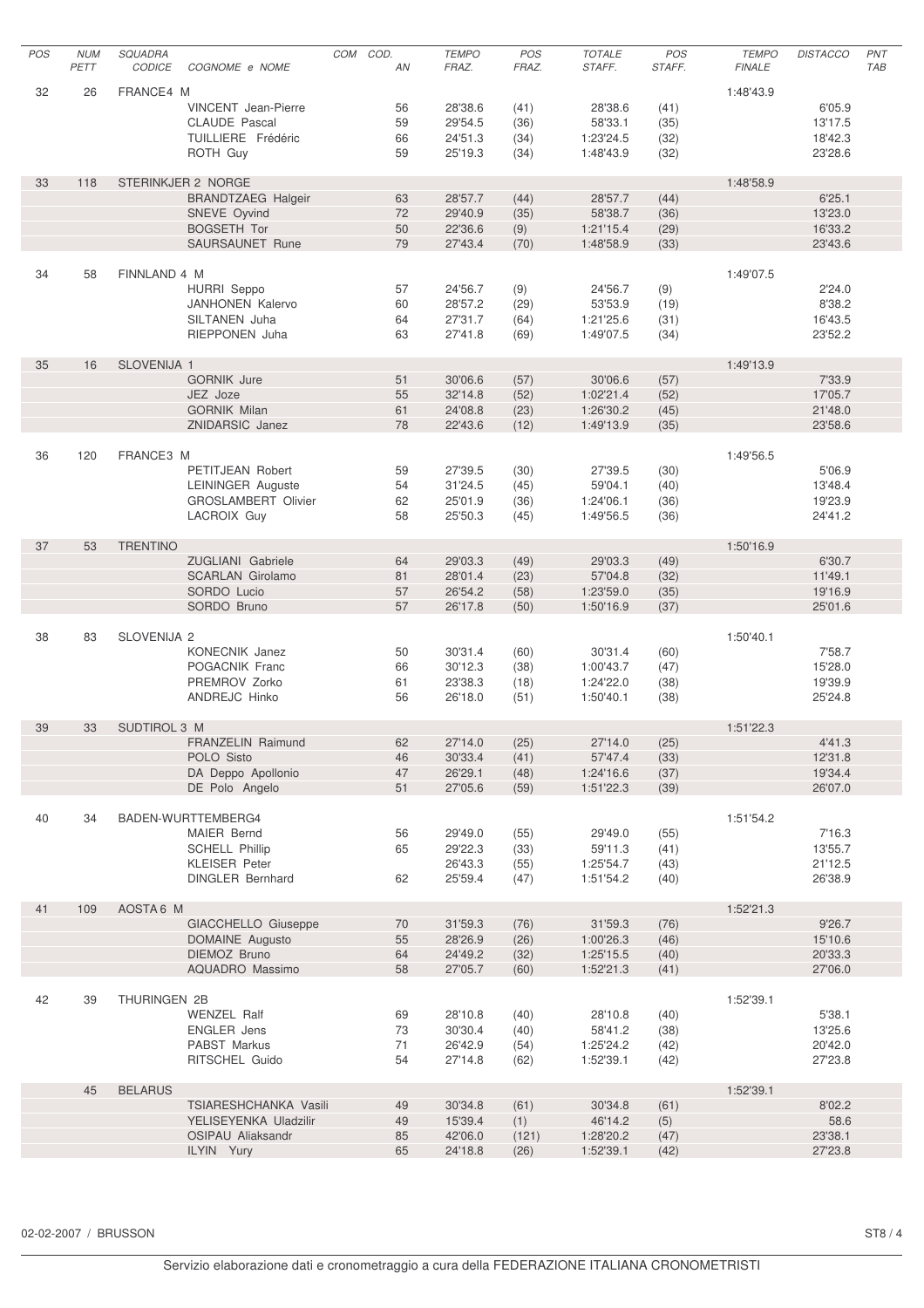| POS | <b>NUM</b> | SQUADRA             |                                            | COM COD. | <b>TEMPO</b>       | POS          | <b>TOTALE</b>          | POS          | <b>TEMPO</b>  | <b>DISTACCO</b>    | PNT        |
|-----|------------|---------------------|--------------------------------------------|----------|--------------------|--------------|------------------------|--------------|---------------|--------------------|------------|
|     | PETT       | CODICE              | COGNOME e NOME                             | AN       | FRAZ.              | FRAZ.        | STAFF.                 | STAFF.       | <b>FINALE</b> |                    | <b>TAB</b> |
| 44  | 114        | SCHWEIZ4            |                                            |          |                    |              |                        |              | 1:53'24.4     |                    |            |
|     |            |                     | <b>BRUNNER Paul</b>                        | 42       | 28'01.5            | (35)         | 28'01.5                | (35)         |               | 5'28.8             |            |
|     |            |                     | PFEUTI Christian                           | 50       | 32'08.4            | (51)         | 1:00'10.0              | (45)         |               | 14'54.3            |            |
|     |            |                     | HOSTETTLER Karl                            | 60       | 26'54.1            | (57)         | 1:27'04.1              | (46)         |               | 22'22.0            |            |
|     |            |                     | <b>OERLI Gody</b>                          | 69       | 26'20.2            | (53)         | 1:53'24.4              | (44)         |               | 28'09.1            |            |
|     |            |                     |                                            |          |                    |              |                        |              |               |                    |            |
| 45  | 69         | AOSTA 5 M           |                                            |          |                    |              |                        |              | 1:53'57.8     |                    |            |
|     |            |                     | CERQUETTI Sandro                           | 64       | 31'35.0            | (73)         | 31'35.0                | (73)         |               | 9'02.4             |            |
|     |            |                     | <b>BETHAZ Stefano</b><br>VAIROS Giovanni   | 66       | 32'48.1<br>24'01.6 | (54)         | 1:04'23.2              | (57)         |               | 19'07.5            |            |
|     |            |                     | <b>BORETTAZ Valter</b>                     | 69<br>63 | 25'32.9            | (22)<br>(42) | 1:28'24.8<br>1:53'57.8 | (49)<br>(45) |               | 23'42.6<br>28'42.5 |            |
|     |            |                     |                                            |          |                    |              |                        |              |               |                    |            |
| 46  | 31         | AOSTA4 M            |                                            |          |                    |              |                        |              | 1:54'19.3     |                    |            |
|     |            |                     | <b>BIONAZ Luigi</b>                        | 67       | 28'04.5            | (38)         | 28'04.5                | (38)         |               | 5'31.9             |            |
|     |            |                     | <b>LETEY Corrado</b>                       | 57       | 32'41.3            | (53)         | 1:00'45.8              | (48)         |               | 15'30.2            |            |
|     |            |                     | <b>VEVEY Augusto</b>                       | 59       | 25'22.9            | (39)         | 1:26'08.8              | (44)         |               | 21'26.6            |            |
|     |            |                     | DALBARD Luca                               | 69       | 28'10.4            | (74)         | 1:54'19.3              | (46)         |               | 29'04.0            |            |
|     |            |                     |                                            |          |                    |              |                        |              |               |                    |            |
| 47  | 101        | NORGE4 M            | NORUM Kjell                                | 55       |                    |              |                        |              | 1:54'36.5     | 6'40.3             |            |
|     |            |                     | <b>OWESEN Petter</b>                       | 71       | 29'13.0<br>34'55.4 | (51)<br>(69) | 29'13.0<br>1:04'08.4   | (51)<br>(56) |               | 18'52.8            |            |
|     |            |                     | SVENKERUD Halvor                           | 43       | 25'06.0            | (37)         | 1:29'14.5              | (51)         |               | 24'32.3            |            |
|     |            |                     | <b>BJORNDAHL Johs</b>                      | 56       | 25'21.9            | (36)         | 1:54'36.5              | (47)         |               | 29'21.2            |            |
|     |            |                     |                                            |          |                    |              |                        |              |               |                    |            |
| 48  | 98         | <b>THURINGEN 2A</b> |                                            |          |                    |              |                        |              | 1:54'36.6     |                    |            |
|     |            |                     | <b>WOLFRAM Eberhard</b>                    | 40       | 29'15.5            | (52)         | 29'15.5                | (52)         |               | 6'42.8             |            |
|     |            |                     | <b>SCHMUCK Steffen</b>                     | 64       | 32'02.9            | (49)         | 1:01'18.4              | (51)         |               | 16'02.8            |            |
|     |            |                     | SALZMANN Roland                            | 57       | 27'46.9            | (66)         | 1:29'05.4              | (50)         |               | 24'23.3            |            |
|     |            |                     | SCHERF Hagen                               | 72       | 25'31.1            | (40)         | 1:54'36.6              | (48)         |               | 29'21.3            |            |
|     |            |                     |                                            |          |                    |              |                        |              |               |                    |            |
| 49  | 56         | CZE 2 LCR           |                                            |          |                    |              |                        |              | 1:54'55.0     |                    |            |
|     |            |                     | SVOBODA Michal<br><b>CHMELICEK Lubomir</b> | 69<br>57 | 27'41.7<br>33'05.1 | (31)         | 27'41.7<br>1:00'46.8   | (31)         |               | 5'09.0<br>15'31.2  |            |
|     |            |                     | <b>MATOUSEK Milan</b>                      | 42       | 29'06.7            | (55)<br>(74) | 1:29'53.6              | (49)<br>(52) |               | 25'11.4            |            |
|     |            |                     | <b>VALA Lukas</b>                          | 78       | 25'01.3            | (33)         | 1:54'55.0              | (49)         |               | 29'39.7            |            |
|     |            |                     |                                            |          |                    |              |                        |              |               |                    |            |
| 50  | 110        | ESTLAND4            |                                            |          |                    |              |                        |              | 1:55'02.9     |                    |            |
|     |            |                     | MANNI Riho                                 | 51       | 29'02.3            | (47)         | 29'02.3                | (47)         |               | 6'29.7             |            |
|     |            |                     | <b>PUHKE Peeter</b>                        | 63       | 30'00.7            | (37)         | 59'03.1                | (39)         |               | 13'47.4            |            |
|     |            |                     | <b>UUETALU Tavo</b>                        | 58       | 26'18.8            | (47)         | 1:25'21.9              | (41)         |               | 20'39.8            |            |
|     |            |                     | <b>KAARMANN Aadu</b>                       | 55       | 29'40.9            | (89)         | 1:55'02.9              | (50)         |               | 29'47.6            |            |
|     |            |                     |                                            |          |                    |              |                        |              |               |                    |            |
| 51  | 27         | SUDTIROL 4 M        | ARNOLD Manfred                             | 65       | 29'01.1            | (45)         | 29'01.1                | (45)         | 1:55'49.9     | 6'28.5             |            |
|     |            |                     | <b>WIESER Franz</b>                        | 45       | 32'00.7            | (48)         | 1:01'01.9              | (50)         |               | 15'46.2            |            |
|     |            |                     | MAIR Leonhard                              | 65       | 27'20.1            | (62)         | 1:28'22.1              | (48)         |               | 23'39.9            |            |
|     |            |                     | <b>WEITLANER Andreas</b>                   | 76       | 27'27.8            | (67)         | 1:55'49.9              | (51)         |               | 30'34.6            |            |
|     |            |                     |                                            |          |                    |              |                        |              |               |                    |            |
| 52  | 82         |                     | NORWEGEN TELEMARK2                         |          |                    |              |                        |              | 1:55'59.8     |                    |            |
|     |            |                     | <b>GONSHOLT Ivar</b>                       | 55       | 29'48.4            | (54)         | 29'48.4                | (54)         |               | 7'15.7             |            |
|     |            |                     | HAUGLAND Ove                               | 43       | 35'01.5            | (70)         | 1:04'49.9              | (61)         |               | 19'34.2            |            |
|     |            |                     | <b>AAKRE Nils</b>                          | 50       | 25'40.5            | (42)         | 1:30'30.4              | (56)         |               | 25'48.2            |            |
|     |            |                     | AAKRE Arne                                 | 56       | 25'29.3            | (38)         | 1:55'59.8              | (52)         |               | 30'44.5            |            |
| 53  | 99         | SLOWAKEI3           |                                            |          |                    |              |                        |              | 1:57'04.8     |                    |            |
|     |            |                     | KREMPASKY Igor                             | 63       | 29'17.9            | (53)         | 29'17.9                | (53)         |               | 6'45.3             |            |
|     |            |                     | LESKOVJANSKY Jozef                         | 60       | 36'46.0            | (83)         | 1:06'03.9              | (67)         |               | 20'48.3            |            |
|     |            |                     | <b>TOMAJKO</b> Juraj                       | 66       | 26'03.4            | (44)         | 1:32'07.4              | (61)         |               | 27'25.2            |            |
|     |            |                     | SMELKO Jozef                               | 70       | 24'57.3            | (31)         | 1:57'04.8              | (53)         |               | 31'49.5            |            |
|     |            |                     |                                            |          |                    |              |                        |              |               |                    |            |
| 54  | 22         | AOSTA PNGP          |                                            |          |                    |              |                        |              | 1:57'08.5     |                    |            |
|     |            |                     | CERISE Stefano                             |          | 28'02.4            | (36)         | 28'02.4                | (36)         |               | 5'29.8             |            |
|     |            |                     | <b>ODDONE</b> Giuseppe                     |          | 34'42.7            | (67)         | 1:02'45.1              | (55)         |               | 17'29.5            |            |
|     |            |                     | <b>BORNEY Stefano</b>                      |          | 27'43.5            | (65)         | 1:30'28.7              | (54)         |               | 25'46.5            |            |
|     |            |                     | <b>GROSA Marco</b>                         |          | 26'39.7            | (56)         | 1:57'08.5              | (54)         |               | 31'53.2            |            |
| 55  | 30         | CZE 3 KRNAP         |                                            |          |                    |              |                        |              | 1:57'42.3     |                    |            |
|     |            |                     | JIRASEK Miroslav                           | 47       | 30'55.8            | (66)         | 30'55.8                | (66)         |               | 8'23.2             |            |
|     |            |                     | NOVOTNY Radko                              | 55       | 31'26.0            | (46)         | 1:02'21.8              | (53)         |               | 17'06.2            |            |
|     |            |                     | PALME Stepan                               | 55       | 28'07.6            | (69)         | 1:30'29.5              | (55)         |               | 25'47.3            |            |
|     |            |                     | KOBR Drahoslav                             | 56       | 27'12.7            | (61)         | 1:57'42.3              | (55)         |               | 32'27.0            |            |
|     |            |                     |                                            |          |                    |              |                        |              |               |                    |            |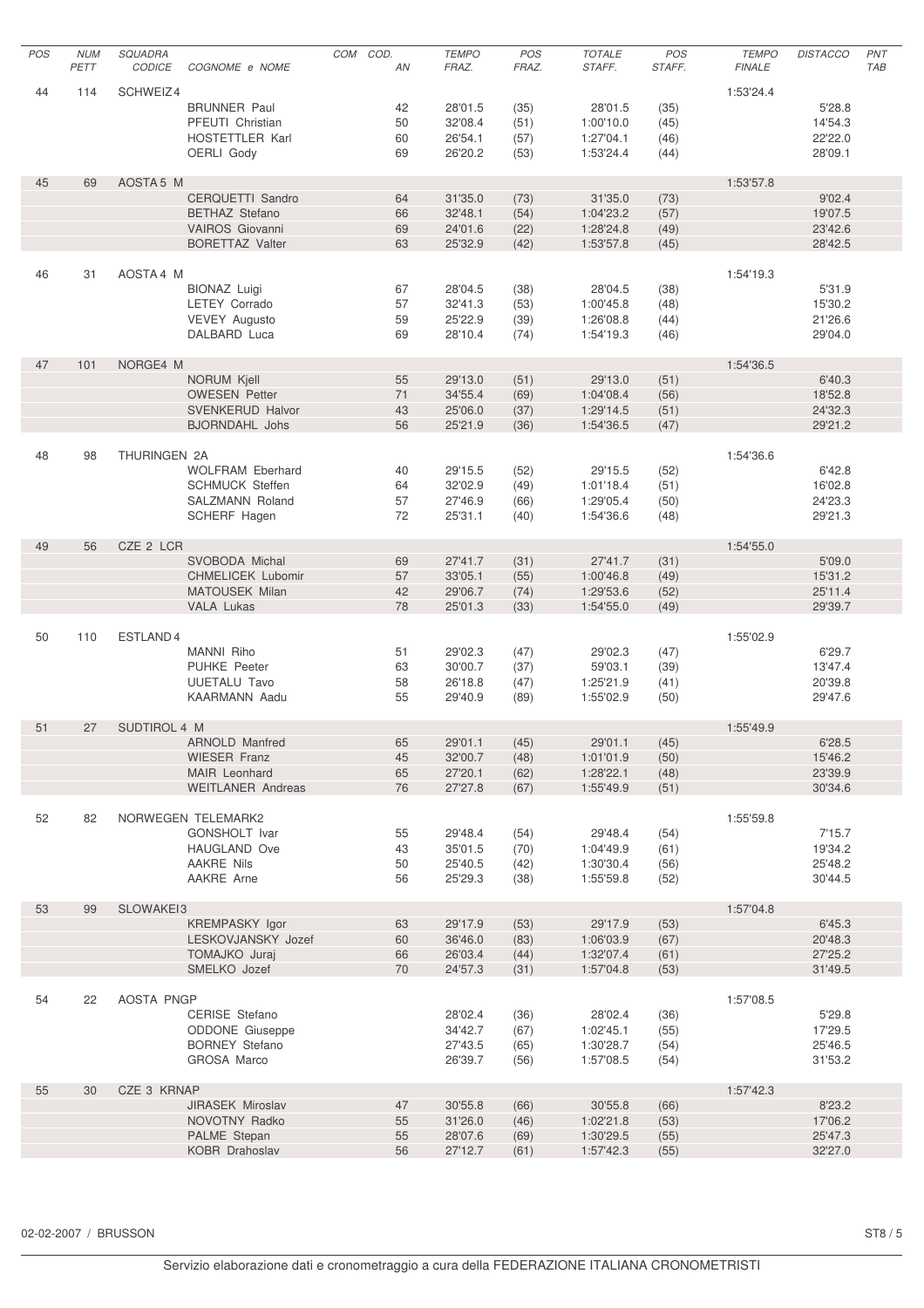| POS | <b>NUM</b> | SQUADRA             |                             | COM | COD. | <b>TEMPO</b> | POS   | <b>TOTALE</b> | POS    | <b>TEMPO</b>  | <b>DISTACCO</b> | PNT        |
|-----|------------|---------------------|-----------------------------|-----|------|--------------|-------|---------------|--------|---------------|-----------------|------------|
|     | PETT       | <b>CODICE</b>       | COGNOME e NOME              |     | AN   | FRAZ.        | FRAZ. | STAFF.        | STAFF. | <b>FINALE</b> |                 | <b>TAB</b> |
|     |            |                     |                             |     |      |              |       |               |        |               |                 |            |
| 56  | 43         | <b>KROATIEN 2</b>   |                             |     |      |              |       |               |        | 1:57'59.4     |                 |            |
|     |            |                     | STIMAC Denis                |     | 66   | 31'32.9      | (71)  | 31'32.9       | (71)   |               | 9'00.2          |            |
|     |            |                     | CRNKOVIC Andrija            |     |      | 34'32.8      | (65)  | 1:06'05.7     | (69)   |               | 20'50.0         |            |
|     |            |                     | LISAC Klaudio               |     | 69   | 24'50.4      | (33)  | 1:30'56.1     | (58)   |               | 26'14.0         |            |
|     |            |                     | JAKOVAC Franjo              |     | 61   | 27'03.2      | (58)  | 1:57'59.4     | (56)   |               | 32'44.1         |            |
|     |            |                     |                             |     |      |              |       |               |        |               |                 |            |
| 57  | 55         | CZE 6 UHUL          |                             |     |      |              |       |               |        | 1:58'31.1     |                 |            |
|     |            |                     | NAVRATIL Antonin            |     | 53   | 29'49.8      | (56)  | 29'49.8       | (56)   |               | 7'17.1          |            |
|     |            |                     | ORSZAG Josef                |     | 41   | 35'54.1      | (75)  | 1:05'43.9     | (64)   |               | 20'28.3         |            |
|     |            |                     | VACLAVEK Jiri               |     |      | 25'08.6      | (38)  | 1:30'52.6     | (57)   |               | 26'10.4         |            |
|     |            |                     | VITESNIK Adam               |     | 83   | 27'38.4      | (68)  | 1:58'31.1     | (57)   |               | 33'15.8         |            |
|     |            |                     |                             |     |      |              |       |               |        |               |                 |            |
| 58  | 91         | <b>FRANCE ONCFS</b> |                             |     |      |              |       |               |        | 1:58'40.5     |                 |            |
|     |            |                     | POULY Bernard               |     | 60   | 34'01.6      | (88)  | 34'01.6       | (88)   |               | 11'29.0         |            |
|     |            |                     | <b>GARNIER Stéphane</b>     |     | 71   | 32'03.2      | (50)  | 1:06'04.9     | (68)   |               | 20'49.2         |            |
|     |            |                     | <b>MAURON Nicolas</b>       |     | 81   | 27'03.2      | (60)  | 1:33'08.1     | (63)   |               | 28'26.0         |            |
|     |            |                     | <b>GUINCHARD Christophe</b> |     |      | 25'32.3      | (41)  | 1:58'40.5     | (58)   |               | 33'25.2         |            |
|     |            |                     |                             |     |      |              |       |               |        |               |                 |            |
| 59  | 54         | RHEINLAND Pfalz 1   |                             |     |      |              |       |               |        | 1:59'13.1     |                 |            |
|     |            |                     | <b>FALKE Dieter</b>         |     | 62   | 31'33.5      | (72)  | 31'33.5       | (72)   |               | 9'00.9          |            |
|     |            |                     | <b>SCHMIDT Frank</b>        |     | 65   | 33'57.7      | (59)  | 1:05'31.3     | (63)   |               | 20'15.6         |            |
|     |            |                     | <b>HARDER Dietrich</b>      |     | 66   | 26'45.6      | (56)  | 1:32'17.0     | (62)   |               | 27'34.8         |            |
|     |            |                     | <b>BOLLER Matthias</b>      |     | 58   | 26'56.0      | (57)  | 1:59'13.1     | (59)   |               | 33'57.8         |            |
|     |            |                     |                             |     |      |              |       |               |        |               |                 |            |
| 60  | 46         |                     | NORGE 0PPLAND MIXED         |     |      |              |       |               |        | 1:59'35.7     |                 |            |
|     |            |                     | <b>GULBRANDSEN Knut</b>     |     | 51   | 28'06.9      | (39)  | 28'06.9       | (39)   |               | 5'34.2          |            |
|     |            |                     | OPSAHL Anders               |     | 71   | 36'28.6      | (79)  | 1:04'35.6     | (59)   |               | 19'19.9         |            |
|     |            |                     | DANIELSEN Kvamme Terje      |     | 51   | 30'46.4      | (84)  | 1:35'22.0     | (71)   |               | 30'39.8         |            |
|     |            |                     | <b>HOLEN</b> Carl Olav      |     | 60   | 24'13.6      | (24)  | 1:59'35.7     | (60)   |               | 34'20.4         |            |
|     |            |                     |                             |     |      |              |       |               |        |               |                 |            |
| 61  | 52         |                     | STERINKJER TYNSET NORGE     |     |      |              |       |               |        | 2:00'25.1     |                 |            |
|     |            |                     | SAND Jarl                   |     | 40   | 33'51.7      | (86)  | 33'51.7       | (86)   |               | 11'19.1         |            |
|     |            |                     | <b>VANGEN Annar</b>         |     | 42   | 34'19.5      | (62)  | 1:08'11.3     | (75)   |               | 22'55.6         |            |
|     |            |                     | <b>KALDAHL Svenn</b>        |     | 63   | 23'38.3      | (17)  | 1:31'49.6     | (59)   |               | 27'07.5         |            |
|     |            |                     | FINSTAD Jan Olav            |     | 50   | 28'35.4      | (78)  | 2:00'25.1     | (61)   |               | 35'09.8         |            |
|     |            |                     |                             |     |      |              |       |               |        |               |                 |            |
| 62  | 111        | SLOWAKEI4           |                             |     |      |              |       |               |        | 2:00'52.7     |                 |            |
|     |            |                     | <b>RUSNAK Marian</b>        |     | 58   | 32'31.9      | (81)  | 32'31.9       | (81)   |               | 9'59.3          |            |
|     |            |                     | <b>VENEROVSKY Peter</b>     |     | 38   | 38'20.3      | (93)  | 1:10'52.3     | (87)   |               | 25'36.6         |            |
|     |            |                     | <b>FABIAN Lubos</b>         |     | 64   | 24'15.1      | (25)  | 1:35'07.5     | (70)   |               | 30'25.3         |            |
|     |            |                     | <b>LABUDA Martin</b>        |     | 87   | 25'45.1      | (43)  | 2:00'52.7     | (62)   |               | 35'37.4         |            |
|     |            |                     |                             |     |      |              |       |               |        |               |                 |            |
| 63  | 81         | BAYERN2             |                             |     |      |              |       |               |        | 2:01'06.7     |                 |            |
|     |            |                     | <b>KLEINER Wolfgang</b>     |     | 61   | 28'55.4      | (43)  | 28'55.4       | (43)   |               | 6'22.8          |            |
|     |            |                     | <b>SCHWARZ Bruno</b>        |     | 50   | 31'04.4      | (43)  | 59'59.9       | (44)   |               | 14'44.2         |            |
|     |            |                     | WOTZEL Marko                |     | 52   | 33'42.0      | (98)  | 1:33'42.0     | (65)   |               | 28'59.8         |            |
|     |            |                     | KRESSER Konrad              |     | 60   | 27'24.7      | (65)  | 2:01'06.7     | (63)   |               | 35'51.4         |            |
|     |            |                     |                             |     |      |              |       |               |        |               |                 |            |
| 64  | 65         | <b>POLEN</b>        |                             |     |      |              |       |               |        | 2:01'14.0     |                 |            |
|     |            |                     | <b>KAWIK Kazimierz</b>      |     | 62   | 32'28.0      | (80)  | 32'28.0       | (80)   |               | 9'55.3          |            |
|     |            |                     | JUROSZEK Jan                |     | 63   | 38'52.7      | (97)  | 1:11'20.7     | (91)   |               | 26'05.1         |            |
|     |            |                     | SZCZYGIEL Piotr             |     | 74   | 25'57.9      | (43)  | 1:37'18.7     | (75)   |               | 32'36.6         |            |
|     |            |                     | MICHALEK Piotr              |     | 67   | 23'55.2      | (20)  | 2:01'14.0     | (64)   |               | 35'58.7         |            |
|     |            |                     |                             |     |      |              |       |               |        |               |                 |            |
| 65  | 60         | SCHWEIZ5            |                             |     |      |              |       |               |        | 2:01'41.6     |                 |            |
|     |            |                     | <b>SCHAR Peter</b>          |     | 48   | 30'57.7      | (67)  | 30'57.7       | (67)   |               | 8'25.1          |            |
|     |            |                     | STALDER Traugott            |     | 45   | 34'53.0      | (68)  | 1:05'50.7     | (65)   |               | 20'35.1         |            |
|     |            |                     | <b>BOVEY Louis</b>          |     | 43   | 28'35.9      | (71)  | 1:34'26.6     | (68)   |               | 29'44.5         |            |
|     |            |                     | FIUCHER Remy                |     |      | 27'14.9      | (63)  | 2:01'41.6     | (65)   |               | 36'26.3         |            |
|     |            |                     |                             |     |      |              |       |               |        |               |                 |            |
| 66  | 96         | SLOWAKEI2           |                             |     |      |              |       |               |        | 2:01'48.2     |                 |            |
|     |            |                     | GEREG Dusan                 |     | 57   | 30'48.6      | (63)  | 30'48.6       | (63)   |               | 8'16.0          |            |
|     |            |                     | LONSKY Lubos                |     | 64   | 33'42.3      | (57)  | 1:04'31.0     | (58)   |               | 19'15.3         |            |
|     |            |                     | <b>KRET Pavol</b>           |     | 53   | 27'28.0      | (63)  | 1:31'59.1     | (60)   |               | 27'16.9         |            |
|     |            |                     | <b>JAGERCIK Marian</b>      |     | 60   | 29'49.0      | (90)  | 2:01'48.2     | (66)   |               | 36'32.9         |            |
|     |            |                     |                             |     |      |              |       |               |        |               |                 |            |
| 67  | 44         | ESTLAND 5           |                             |     |      |              |       |               |        | 2:01'48.7     |                 |            |
|     |            |                     | ROOMUSAAR Raigo             |     | 83   | 27'52.7      | (32)  | 27'52.7       | (32)   |               | 5'20.0          |            |
|     |            |                     | <b>KASK Priit</b>           |     | 63   | 31'39.4      | (47)  | 59'32.2       | (42)   |               | 14'16.5         |            |
|     |            |                     | PART Enn                    |     | 59   | 30'47.5      | (85)  | 1:30'19.7     | (53)   |               | 25'37.5         |            |
|     |            |                     | <b>JURISSON Priit</b>       |     |      | 31'28.9      | (98)  | 2:01'48.7     | (67)   |               | 36'33.4         |            |
|     |            |                     |                             |     |      |              |       |               |        |               |                 |            |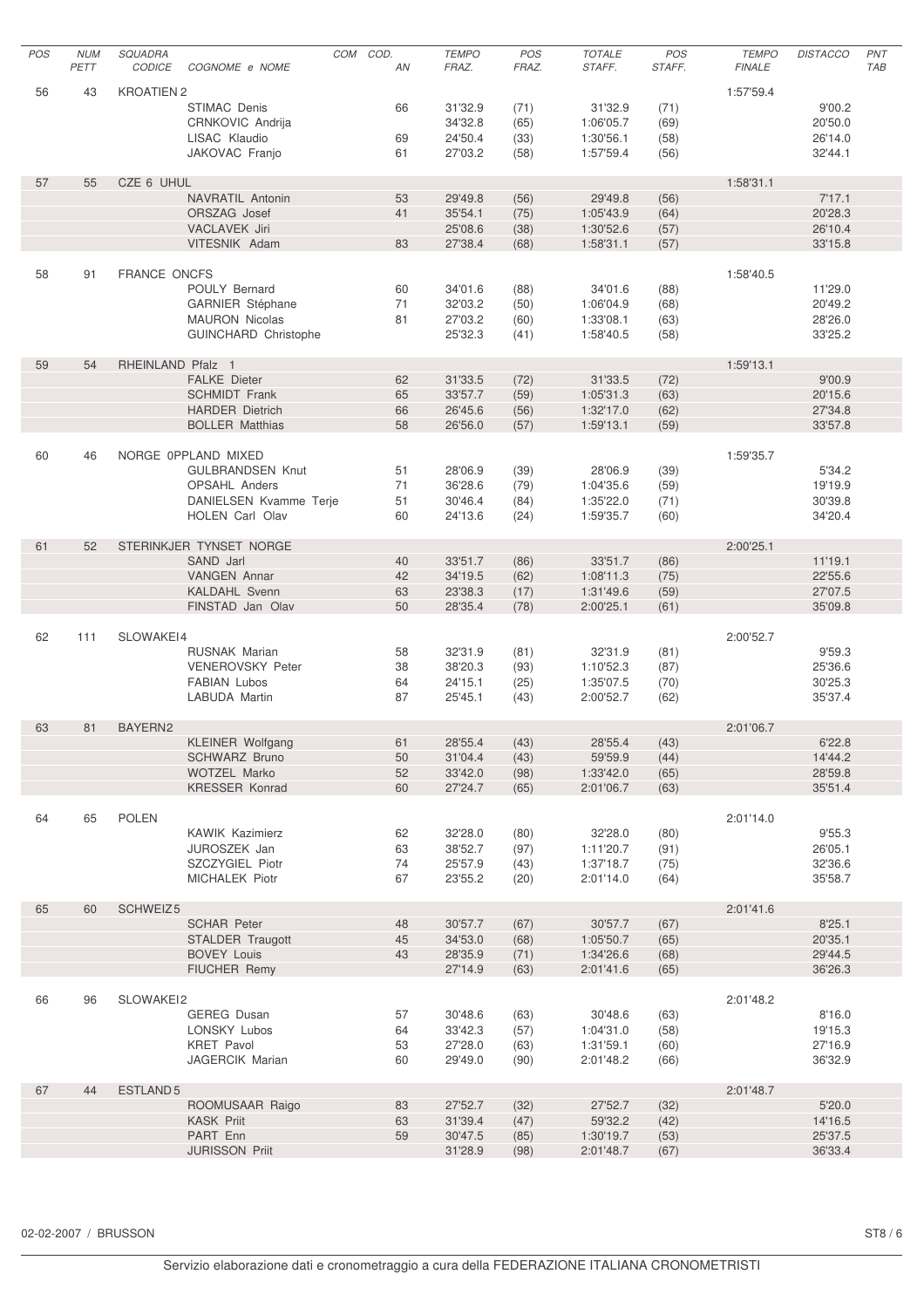| POS | <b>NUM</b> | SQUADRA             |                             | COM    | COD. | <b>TEMPO</b> | POS   | <b>TOTALE</b> | POS    | <b>TEMPO</b>  | <b>DISTACCO</b> | PNT        |
|-----|------------|---------------------|-----------------------------|--------|------|--------------|-------|---------------|--------|---------------|-----------------|------------|
|     | PETT       | <b>CODICE</b>       | COGNOME e NOME              |        | AN   | FRAZ.        | FRAZ. | STAFF.        | STAFF. | <b>FINALE</b> |                 | <b>TAB</b> |
|     |            |                     |                             |        |      |              |       |               |        |               |                 |            |
| 68  | 124        | FRANCE5 M           |                             |        |      |              |       |               |        | 2:02'16.0     |                 |            |
|     |            |                     | DE Baudouin Michel          | Pierre | 61   | 31'17.0      | (70)  | 31'17.0       | (70)   |               | 8'44.4          |            |
|     |            |                     | <b>GUEDON Bernard</b>       |        | 54   | 35'16.1      | (71)  | 1:06'33.2     | (70)   |               | 21'17.5         |            |
|     |            |                     | <b>BON-MARDION Jacques</b>  |        | 57   | 26'39.5      | (53)  | 1:33'12.7     | (64)   |               | 28'30.5         |            |
|     |            |                     | <b>BOURNAT Jean-Marie</b>   |        | 59   | 29'03.2      | (83)  | 2:02'16.0     | (68)   |               | 37'00.7         |            |
|     |            |                     |                             |        |      |              |       |               |        |               |                 |            |
| 69  | 93         | FRANCE6 M           |                             |        |      |              |       |               |        | 2:02'25.4     |                 |            |
|     |            |                     | <b>ISENMANN</b> Jean-Claude |        | 53   | 32'09.2      | (79)  | 32'09.2       | (79)   |               | 9'36.5          |            |
|     |            |                     | PREISEMANN Frédéric         |        | 78   | 34'24.9      | (63)  | 1:06'34.1     | (71)   |               | 21'18.4         |            |
|     |            |                     | <b>ARESI Hervé</b>          |        | 69   | 29'36.6      | (78)  | 1:36'10.7     | (72)   |               | 31'28.5         |            |
|     |            |                     | <b>BRAUN Jean-Noél</b>      |        | 80   | 26'14.6      | (49)  | 2:02'25.4     | (69)   |               | 37'10.1         |            |
|     |            |                     |                             |        |      |              |       |               |        |               |                 |            |
| 70  | 74         | SUDTIROL 5 M        |                             |        |      |              |       |               |        | 2:02'26.3     |                 |            |
|     |            |                     | GHIDINA Pierino             |        | 56   | 30'25.2      | (59)  | 30'25.2       | (59)   |               | 7'52.6          |            |
|     |            |                     | NASSIVERA Leopoldino        |        | 56   | 35'37.4      | (73)  | 1:06'02.7     | (66)   |               | 20'47.0         |            |
|     |            |                     | DE Lotto Maurizio           |        | 50   | 27'55.5      | (67)  | 1:33'58.2     | (66)   |               | 29'16.0         |            |
|     |            |                     | PINAZZA Guido               |        | 54   | 28'28.0      | (77)  | 2:02'26.3     | (70)   |               | 37'11.0         |            |
|     |            |                     |                             |        |      |              |       |               |        |               |                 |            |
| 71  | 113        | KARNTEN1 AUT        |                             |        |      |              |       |               |        | 2:02'30.1     |                 |            |
|     |            |                     | FLASCHBERGER Gunter         |        | 59   | 34'43.6      | (96)  | 34'43.6       | (96)   |               | 12'10.9         |            |
|     |            |                     | HONSING-ERLENBURG Peter     |        | 56   | 33'20.3      | (56)  | 1:08'03.9     | (74)   |               | 22'48.2         |            |
|     |            |                     | NATMESSNING Rudolf          |        | 50   | 26'38.4      | (52)  | 1:34'42.4     | (69)   |               | 30'00.2         |            |
|     |            |                     | <b>WILHELMER Josef</b>      |        | 53   | 27'47.6      | (71)  | 2:02'30.1     | (71)   |               | 37'14.8         |            |
|     |            |                     |                             |        |      |              |       |               |        |               |                 |            |
| 72  | 36         | SWEDEN3             |                             |        |      |              |       |               |        | 2:03'03.9     |                 |            |
|     |            |                     | LJUNGBERG Olle              |        | 54   | 27'30.8      |       | 27'30.8       | (28)   |               | 4'58.2          |            |
|     |            |                     |                             |        |      |              | (28)  |               |        |               |                 |            |
|     |            |                     | SANDBACK Gote               |        | 34   | 31'08.6      | (44)  | 58'39.5       | (37)   |               | 13'23.8         |            |
|     |            |                     | OLSSON Bo                   |        | 51   | 26'12.4      | (46)  | 1:24'51.9     | (39)   |               | 20'09.8         |            |
|     |            |                     | STROMQUIST Leif             |        | 42   | 38'11.9      | (117) | 2:03'03.9     | (72)   |               | 37'48.6         |            |
|     |            |                     |                             |        |      |              |       |               |        |               |                 |            |
| 73  | 77         | SLOVENIJA 3         |                             |        |      |              |       |               |        | 2:03'24.1     |                 |            |
|     |            |                     | STERLE Franc                |        | 50   | 31'52.0      | (74)  | 31'52.0       | (74)   |               | 9'19.4          |            |
|     |            |                     | <b>VENGUST Bozidar</b>      |        | 51   | 36'03.0      | (78)  | 1:07'55.0     | (73)   |               | 22'39.4         |            |
|     |            |                     | <b>HENIGMAN Benjamin</b>    |        | 60   | 28'54.4      | (72)  | 1:36'49.5     | (73)   |               | 32'07.4         |            |
|     |            |                     | SEREC Tomaz                 |        | 74   | 26'34.5      | (54)  | 2:03'24.1     | (73)   |               | 38'08.8         |            |
|     |            |                     |                             |        |      |              |       |               |        |               |                 |            |
| 74  | 87         | LATVIJA ZIEMELI     |                             |        |      |              |       |               |        | 2:03'30.0     |                 |            |
|     |            |                     | <b>AIGARS Dudelis</b>       |        | 62   | 34'52.6      | (98)  | 34'52.6       | (98)   |               | 12'20.0         |            |
|     |            |                     | JANIS Ence                  |        | 61   | 34'11.9      | (61)  | 1:09'04.5     | (78)   |               | 23'48.9         |            |
|     |            |                     | ANDREJS Lacis               |        | 59   | 28'05.8      | (68)  | 1:37'10.4     | (74)   |               | 32'28.2         |            |
|     |            |                     | <b>IVARS</b> Fermanis       |        | 64   | 26'19.5      | (52)  | 2:03'30.0     | (74)   |               | 38'14.7         |            |
|     |            |                     |                             |        |      |              |       |               |        |               |                 |            |
| 75  | 75         | NIEDERSACHSEN1 M    |                             |        |      |              |       |               |        | 2:05'48.9     |                 |            |
|     |            |                     | KOCH Toni                   |        | 49   | 30'49.9 (64) |       | 30'49.9       | (64)   |               | 8'17.2          |            |
|     |            |                     | STUBER Volker               |        |      | 33'55.8      | (58)  | 1:04'45.8     | (60)   |               | 19'30.1         |            |
|     |            |                     | <b>BALLIN Lutz</b>          |        | 59   | 29'31.8      | (77)  | 1:34'17.6     | (67)   |               | 29'35.4         |            |
|     |            |                     | <b>KUHNEL Horst</b>         |        | 42   | 31'31.2      | (99)  | 2:05'48.9     | (75)   |               | 40'33.6         |            |
|     |            |                     |                             |        |      |              |       |               |        |               |                 |            |
| 76  | 18         | LETTLAND-OZOLI      |                             |        |      |              |       |               |        | 2:06'28.6     |                 |            |
|     |            |                     | <b>AGRIS Meilerts</b>       |        | 74   | 35'34.6      | (101) | 35'34.6       | (101)  |               | 13'01.9         |            |
|     |            |                     | JANIS Brauns                |        | 76   | 37'11.6      | (86)  | 1:12'46.3     | (96)   |               | 27'30.6         |            |
|     |            |                     | ALDIS Balodis               |        |      | 27'06.3      | (61)  | 1:39'52.6     | (82)   |               | 35'10.4         |            |
|     |            |                     | <b>HARIJS Meiers</b>        |        | 74   | 26'35.9      | (55)  | 2:06'28.6     | (76)   |               | 41'13.3         |            |
|     |            |                     |                             |        |      |              |       |               |        |               |                 |            |
| 77  | 51         | <b>AOSTA FRIULI</b> |                             |        |      |              |       |               |        | 2:06'31.7     |                 |            |
|     |            |                     | <b>GANDELLI Renzo</b>       |        | 54   | 31'00.0      | (68)  | 31'00.0       | (68)   |               | 8'27.4          |            |
|     |            |                     |                             |        |      |              |       |               |        |               |                 |            |
|     |            |                     | DEL Tin Bruno               |        | 59   | 37'12.6      | (87)  | 1:08'12.7     | (76)   |               | 22'57.0         |            |
|     |            |                     | PIEILLER Lucio              |        |      | 29'17.9      | (75)  | 1:37'30.6     | (76)   |               | 32'48.4         |            |
|     |            |                     | LEPRE Ugo                   |        | 45   | 29'01.0      | (82)  | 2:06'31.7     | (77)   |               | 41'16.4         |            |
|     |            |                     |                             |        |      |              |       |               |        |               |                 |            |
| 78  | 76         | LATVIJA-IZTURTGIE   |                             |        |      |              |       |               |        | 2:07'58.5     |                 |            |
|     |            |                     | <b>GAIGALS Martins</b>      |        | 65   | 34'38.0      | (95)  | 34'38.0       | (95)   |               | 12'05.3         |            |
|     |            |                     | CAKLIS Imants               |        |      | 38'42.5      | (96)  | 1:13'20.5     | (98)   |               | 28'04.8         |            |
|     |            |                     | <b>ZUDRAGS Kaspars</b>      |        |      | 26'34.6      | (51)  | 1:39'55.2     | (83)   |               | 35'13.0         |            |
|     |            |                     | GAIGALIS Dacis              |        |      | 28'03.3      | (73)  | 2:07'58.5     | (78)   |               | 42'43.2         |            |
|     |            |                     |                             |        |      |              |       |               |        |               |                 |            |
| 79  | 112        | FRANCE7 M           |                             |        |      |              |       |               |        | 2:08'00.9     |                 |            |
|     |            |                     | <b>TRON Bernard</b>         |        | 52   | 34'16.3      | (92)  | 34'16.3       | (92)   |               | 11'43.6         |            |
|     |            |                     | <b>CHANAL Francois</b>      |        | 59   | 38'15.6      | (92)  | 1:12'31.9     | (94)   |               | 27'16.2         |            |
|     |            |                     | <b>DEFORET Christian</b>    |        | 59   | 26'34.1      | (50)  | 1:39'06.0     | (80)   |               | 34'23.9         |            |
|     |            |                     | <b>SENGER Régis</b>         |        | 60   | 28'54.8      | (81)  | 2:08'00.9     | (79)   |               | 42'45.6         |            |
|     |            |                     |                             |        |      |              |       |               |        |               |                 |            |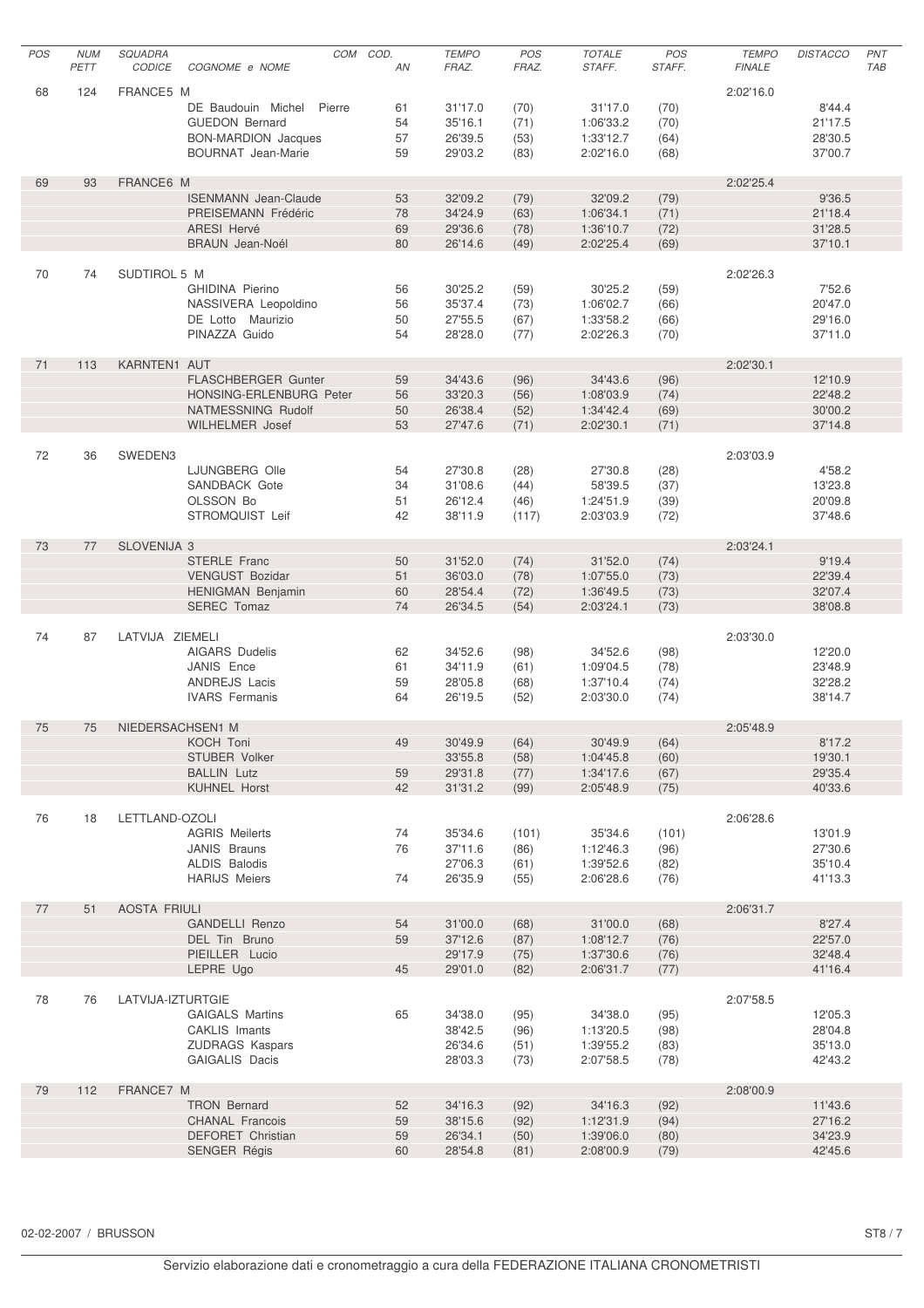| POS | <b>NUM</b> | SQUADRA         |                                                  | COM | COD.     | <b>TEMPO</b>       | POS           | <b>TOTALE</b>          | <b>POS</b>    | <b>TEMPO</b>  | <b>DISTACCO</b>    | PNT        |
|-----|------------|-----------------|--------------------------------------------------|-----|----------|--------------------|---------------|------------------------|---------------|---------------|--------------------|------------|
|     | PETT       | <b>CODICE</b>   | COGNOME e NOME                                   |     | AN       | FRAZ.              | FRAZ.         | STAFF.                 | STAFF.        | <b>FINALE</b> |                    | <b>TAB</b> |
| 80  | 88         | KARNTEN2 AUT    |                                                  |     |          |                    |               |                        |               | 2:08'03.9     |                    |            |
|     |            |                 | <b>HERZOG Ernst</b>                              |     | 63       | 30'53.2            | (65)          | 30'53.2                | (65)          |               | 8'20.5             |            |
|     |            |                 | <b>KOLLMANN Helmut</b>                           |     | 51       | 34'05.3            | (60)          | 1:04'58.5              | (62)          |               | 19'42.8            |            |
|     |            |                 | SICKL Michael                                    |     | 47       | 33'56.3            | (99)          | 1:38'54.8              | (78)          |               | 34'12.7            |            |
|     |            |                 | <b>SCHMUCKER Herbert</b>                         |     | 59       | 29'09.0            | (84)          | 2:08'03.9              | (80)          |               | 42'48.6            |            |
|     |            |                 |                                                  |     |          |                    |               |                        |               |               |                    |            |
| 81  | 122        |                 | BADEN-WURTTEMBERG7M<br>ROMBACH Gerhard           |     | 50       | 34'15.1            |               | 34'15.1                | (91)          | 2:08'05.3     |                    |            |
|     |            |                 | <b>LUTZ Norbert</b>                              |     | 61       | 35'54.2            | (91)<br>(76)  | 1:10'09.4              | (82)          |               | 11'42.5<br>24'53.7 |            |
|     |            |                 | <b>GOLL Rainer</b>                               |     | 45       | 29'55.3            | (81)          | 1:40'04.7              | (84)          |               | 35'22.5            |            |
|     |            |                 | <b>KEMPF</b> Stefan                              |     | 62       | 28'00.5            | (72)          | 2:08'05.3              | (81)          |               | 42'50.0            |            |
|     |            |                 |                                                  |     |          |                    |               |                        |               |               |                    |            |
| 82  | 71         | FINNLAND5 M     |                                                  |     |          |                    |               |                        |               | 2:08'28.0     |                    |            |
|     |            |                 | <b>HAMALAINEN Simo</b>                           |     | 79       | 28'00.1            | (34)          | 28'00.1                | (34)          |               | 5'27.4             |            |
|     |            |                 | <b>NUUTINEN Pekka</b><br>LIHAVAINEN Pekka        |     | 64<br>47 | 34'28.5<br>35'02.4 | (64)<br>(106) | 1:02'28.7<br>1:37'31.1 | (54)          |               | 17'13.0<br>32'49.0 |            |
|     |            |                 | LIHAVAINEN Vaakko                                |     |          | 30'56.8            | (94)          | 2:08'28.0              | (77)<br>(82)  |               | 43'12.7            |            |
|     |            |                 |                                                  |     |          |                    |               |                        |               |               |                    |            |
| 83  | 123        | STEIERMARK1 AUT |                                                  |     |          |                    |               |                        |               | 2:10'17.1     |                    |            |
|     |            |                 | LOSCHEK Johannes                                 |     | 48       | 32'04.6            | (78)          | 32'04.6                | (78)          |               | 9'31.9             |            |
|     |            |                 | <b>KAINZ Franz</b>                               |     | 52       | 36'36.2            | (82)          | 1:08'40.8              | (77)          |               | 23'25.2            |            |
|     |            |                 | <b>LENGGER Walter</b><br><b>WALDHUBER Gerard</b> |     | 49<br>67 | 30'36.9<br>30'59.2 | (83)          | 1:39'17.8<br>2:10'17.1 | (81)<br>(83)  |               | 34'35.6            |            |
|     |            |                 |                                                  |     |          |                    | (95)          |                        |               |               | 45'01.8            |            |
| 84  | 85         | <b>BELGIUM1</b> |                                                  |     |          |                    |               |                        |               | 2:10'22.4     |                    |            |
|     |            |                 | <b>MARX</b> Manfred                              |     | 69       | 34'24.3            | (94)          | 34'24.3                | (94)          |               | 11'51.7            |            |
|     |            |                 | <b>SCHLEMBACH Rudi</b>                           |     | 62       | 35'58.1            | (77)          | 1:10'22.5              | (85)          |               | 25'06.8            |            |
|     |            |                 | RENARD Luc                                       |     | 64       | 28'32.3            | (70)          | 1:38'54.9              | (79)          |               | 34'12.7            |            |
|     |            |                 | <b>LANGER Manfred</b>                            |     | 42       | 31'27.4            | (97)          | 2:10'22.4              | (84)          |               | 45'07.1            |            |
| 85  | 38         | SUDTIROL 6 M    |                                                  |     |          |                    |               |                        |               | 2:10'33.8     |                    |            |
|     |            |                 | CHINESE Mauro                                    |     | 46       | 33'41.8            | (83)          | 33'41.8                | (83)          |               | 11'09.1            |            |
|     |            |                 | <b>NAMI</b> Thomas                               |     | 50       | 35'43.4            | (74)          | 1:09'25.2              | (79)          |               | 24'09.6            |            |
|     |            |                 | RUNGGER Anton                                    |     | 61       | 31'03.5            | (88)          | 1:40'28.8              | (85)          |               | 35'46.6            |            |
|     |            |                 | CIOTTI Mauro                                     |     | 48       | 30'04.9            | (92)          | 2:10'33.8              | (85)          |               | 45'18.5            |            |
|     |            |                 |                                                  |     |          |                    |               |                        |               |               |                    |            |
| 86  | 84         | FRANCE9 M       | <b>BARTHELON Claude</b>                          |     | 61       | 34'04.1            | (89)          | 34'04.1                | (89)          | 2:10'45.2     | 11'31.4            |            |
|     |            |                 | BACHACOU Stéphane                                |     | 75       | 36'30.8            | (80)          | 1:10'34.9              | (86)          |               | 25'19.3            |            |
|     |            |                 | ROMAN Damien                                     |     | 79       | 31'50.4            | (91)          | 1:42'25.3              | (89)          |               | 37'43.2            |            |
|     |            |                 | ROUDNITSKA Stéphane                              |     | 75       | 28'19.8            | (75)          | 2:10'45.2              | (86)          |               | 45'29.9            |            |
|     |            |                 |                                                  |     |          |                    |               |                        |               |               |                    |            |
| 87  | 115        | FRANCE8 M       |                                                  |     |          |                    |               |                        |               | 2:11'17.9     |                    |            |
|     |            |                 | REY-GIRAUD Michel<br><b>MANUEL Francois</b>      |     | 41<br>62 | 36'33.8<br>37'38.0 | (107)<br>(89) | 36'33.8<br>1:14'11.9   | (107)<br>(99) |               | 14'01.2<br>28'56.2 |            |
|     |            |                 | RAUXET Jean-Paul                                 |     | 56       | 29'41.0            | (79)          | 1:43'53.0              | (94)          |               | 39'10.8            |            |
|     |            |                 | PERREARD Pascal                                  |     | 58       | 27'24.9            | (66)          | 2:11'17.9              | (87)          |               | 46'02.6            |            |
|     |            |                 |                                                  |     |          |                    |               |                        |               |               |                    |            |
| 88  | 64         | FRANCE10 M      |                                                  |     |          |                    |               |                        |               | 2:11'23.3     |                    |            |
|     |            |                 | LOCATELLI Dominique                              |     | 58       | 33'58.6            | (87)          | 33'58.6                | (87)          |               | 11'25.9            |            |
|     |            |                 | PIARD Alain<br><b>MACABIES Pierre</b>            |     | 47<br>53 | 39'06.6<br>29'03.3 | (98)<br>(73)  | 1:13'05.2<br>1:42'08.6 | (97)<br>(88)  |               | 27'49.6<br>37'26.4 |            |
|     |            |                 | <b>DECHAMBRE Dominique</b>                       |     | 63       | 29'14.6            | (86)          | 2:11'23.3              | (88)          |               | 46'08.0            |            |
|     |            |                 |                                                  |     |          |                    |               |                        |               |               |                    |            |
| 89  | 86         | NORGE3 M        |                                                  |     |          |                    |               |                        |               | 2:11'59.0     |                    |            |
|     |            |                 | <b>LAASTAD Arne</b>                              |     | 52       | 29'02.8            | (48)          | 29'02.8                | (48)          |               | 6'30.1             |            |
|     |            |                 | LUNDBERG Oivind                                  |     | 42       | 41'04.4            | (104)         | 1:10'07.2              | (81)          |               | 24'51.6            |            |
|     |            |                 | <b>HATLING Erling</b><br>SAURSAUNET Jorund       |     | 43<br>33 | 37'55.2<br>23'56.4 | (111)<br>(21) | 1:48'02.5<br>2:11'59.0 | (99)<br>(89)  |               | 43'20.3<br>46'43.7 |            |
|     |            |                 |                                                  |     |          |                    |               |                        |               |               |                    |            |
| 90  | 103        | THURINGEN3 B    |                                                  |     |          |                    |               |                        |               | 2:12'57.0     |                    |            |
|     |            |                 | <b>SCHUCHERT Lutz</b>                            |     | 70       | 33'48.2            | (85)          | 33'48.2                | (85)          |               | 11'15.6            |            |
|     |            |                 | <b>HORSELMENN Peter</b>                          |     | 34       | 37'09.6            | (85)          | 1:10'57.8              | (88)          |               | 25'42.2            |            |
|     |            |                 | <b>DUTSCHKE Heiko</b>                            |     | 63       | 32'47.6            | (95)          | 1:43'45.4              | (92)          |               | 39'03.3            |            |
|     |            |                 | <b>MATTHIAS Detlef</b>                           |     | 58       | 29'11.5            | (85)          | 2:12'57.0              | (90)          |               | 47'41.7            |            |
| 91  | 70         | MC POMHESS      |                                                  |     |          |                    |               |                        |               | 2:14'41.8     |                    |            |
|     |            |                 | <b>BODENSTEIN Martin</b>                         |     | 65       | 34'48.4            | (97)          | 34'48.4                | (97)          |               | 12'15.7            |            |
|     |            |                 | <b>BRANDT Volker</b>                             |     | 64       | 42'09.2            | (109)         | 1:16'57.6              | (103)         |               | 31'41.9            |            |
|     |            |                 | <b>HEUN Gunther</b>                              |     | 60       | 29'24.0            | (76)          | 1:46'21.7              | (96)          |               | 41'39.5            |            |
|     |            |                 | <b>HELLWIG Rainer</b>                            |     | 63       | 28'20.0            | (76)          | 2:14'41.8              | (91)          |               | 49'26.5            |            |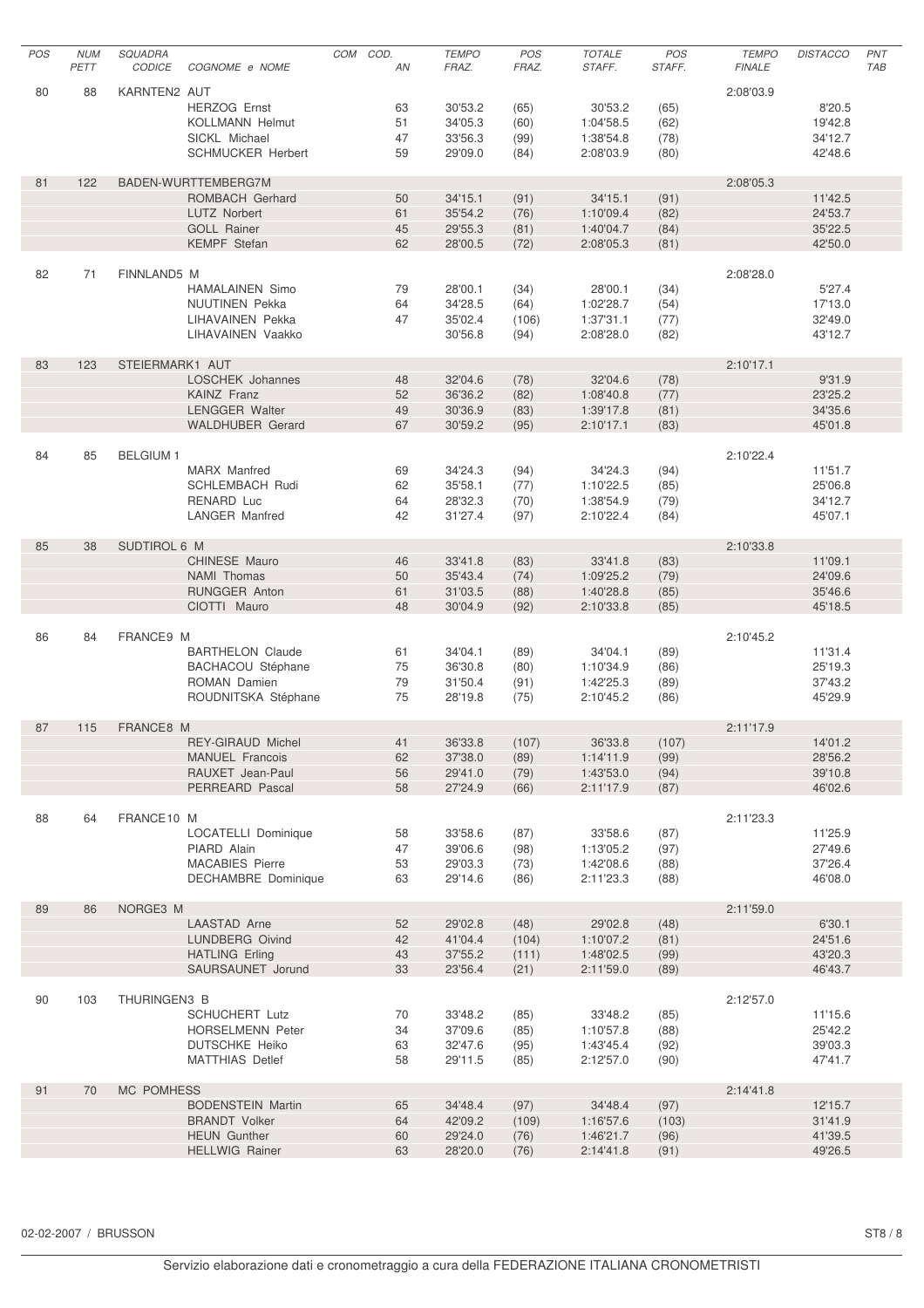| POS | <b>NUM</b><br>PETT | <b>SQUADRA</b><br><b>CODICE</b> | COGNOME e NOME                            | COM COD.<br>ΑN | <b>TEMPO</b><br>FRAZ. | POS<br>FRAZ.  | <b>TOTALE</b><br>STAFF. | POS<br>STAFF.  | <b>TEMPO</b><br><b>FINALE</b> | <b>DISTACCO</b>    | PNT<br><b>TAB</b> |
|-----|--------------------|---------------------------------|-------------------------------------------|----------------|-----------------------|---------------|-------------------------|----------------|-------------------------------|--------------------|-------------------|
| 92  | 20                 |                                 | <b>BADEN WURTTEMBERG5</b>                 |                |                       |               |                         |                | 2:15'37.5                     |                    |                   |
|     |                    |                                 | <b>MULLER Gerrit</b>                      | 53             | 34'21.2               | (93)          | 34'21.2                 | (93)           |                               | 11'48.5            |                   |
|     |                    |                                 | <b>BURKHARDT Helmut</b>                   | 37             | 35'36.7               | (72)          | 1:09'57.9               | (80)           |                               | 24'42.3            |                   |
|     |                    |                                 | <b>FALLER Edelbert</b>                    | 37             | 32'56.3               | (96)          | 1:42'54.3               | (90)           |                               | 38'12.1            |                   |
|     |                    |                                 | <b>LAUBIS Herbert</b>                     | 34             | 32'43.1               | (102)         | 2:15'37.5               | (92)           |                               | 50'22.2            |                   |
|     |                    |                                 |                                           |                |                       |               |                         |                |                               |                    |                   |
| 93  | 97                 |                                 | BADEN-WURTTEMBERG5                        |                |                       |               |                         |                | 2:15'38.2                     |                    |                   |
|     |                    |                                 | <b>WEILAND Dietmar</b>                    | 70             | 31'57.6               | (75)          | 31'57.6                 | (75)           |                               | 9'24.9             |                   |
|     |                    |                                 | LIPPHARDT Martin<br><b>MAISE Markus</b>   | 66<br>57       | 39'17.2<br>34'30.6    | (99)          | 1:11'14.8               | (89)           |                               | 25'59.2<br>41'03.3 |                   |
|     |                    |                                 | <b>SCHATZLE Markus</b>                    | 68             | 29'52.6               | (103)<br>(91) | 1:45'45.5<br>2:15'38.2  | (95)<br>(93)   |                               | 50'22.9            |                   |
|     |                    |                                 |                                           |                |                       |               |                         |                |                               |                    |                   |
| 94  | 119                | <b>HESSEN RHOW</b>              |                                           |                |                       |               |                         |                | 2:15'44.3                     |                    |                   |
|     |                    |                                 | <b>WOLFEL Erich</b>                       | 60             | 35'42.9               | (104)         | 35'42.9                 | (104)          |                               | 13'10.3            |                   |
|     |                    |                                 | <b>GUNTHER Gerhard</b>                    | 53             | 34'37.9               | (66)          | 1:10'20.9               | (84)           |                               | 25'05.2            |                   |
|     |                    |                                 | <b>SCHERER Harald</b>                     | 56             | 30'47.8               | (86)          | 1:41'08.7               | (86)           |                               | 36'26.6            |                   |
|     |                    |                                 | <b>SCHONFELD Kurt</b>                     | 53             | 34'35.5               | (108)         | 2:15'44.3               | (94)           |                               | 50'29.0            |                   |
|     |                    |                                 |                                           |                |                       |               |                         |                |                               |                    |                   |
| 95  | 104                |                                 | NORGE OLD OPPLAND                         |                |                       |               |                         |                | 2:15'50.4                     |                    |                   |
|     |                    |                                 | <b>LARSEN Svein</b><br><b>BJORKE Lars</b> | 40<br>43       | 30'09.3<br>37'27.0    | (58)          | 30'09.3<br>1:07'36.4    | (58)           |                               | 7'36.7<br>22'20.7  |                   |
|     |                    |                                 | <b>SLETTEN Halvor</b>                     | 35             | 34'27.3               | (88)<br>(102) | 1:42'03.7               | (72)<br>(87)   |                               | 37'21.6            |                   |
|     |                    |                                 | <b>AALSETH Martin</b>                     | 43             | 33'46.6               | (107)         | 2:15'50.4               | (95)           |                               | 50'35.1            |                   |
|     |                    |                                 |                                           |                |                       |               |                         |                |                               |                    |                   |
| 96  | 80                 |                                 | STERINKJER 1 NORGE                        |                |                       |               |                         |                | 2:15'56.1                     |                    |                   |
|     |                    |                                 | DANIELSEN Tor                             | 45             | 34'07.1               | (90)          | 34'07.1                 | (90)           |                               | 11'34.5            |                   |
|     |                    |                                 | RYGG Erik                                 | 46             | 38'32.7               | (94)          | 1:12'39.8               | (95)           |                               | 27'24.2            |                   |
|     |                    |                                 | SKJELDBRED Harald                         | 44             | 31'11.1               | (90)          | 1:43'51.0               | (93)           |                               | 39'08.8            |                   |
|     |                    |                                 | <b>VORUM Gunnar</b>                       | 48             | 32'05.0               | (101)         | 2:15'56.1               | (96)           |                               | 50'40.8            |                   |
|     |                    |                                 |                                           |                |                       |               |                         |                |                               |                    |                   |
| 97  | 62                 | CZE 5 KRNAP                     |                                           |                |                       |               |                         |                | 2:16'16.5                     |                    |                   |
|     |                    |                                 | ZEMANEK Bohumil                           | 36             | 32'00.5               | (77)          | 32'00.5                 | (77)           |                               | 9'27.9             |                   |
|     |                    |                                 | KIRAL Tomas<br>ZNOJEMSKY Karel            | 50<br>50       | 39'34.1<br>35'01.7    | (100)         | 1:11'34.7               | (92)           |                               | 26'19.0<br>41'54.2 |                   |
|     |                    |                                 | <b>LAPACEK Karel</b>                      | 48             | 29'40.0               | (105)<br>(88) | 1:46'36.4<br>2:16'16.5  | (97)<br>(97)   |                               | 51'01.2            |                   |
|     |                    |                                 |                                           |                |                       |               |                         |                |                               |                    |                   |
| 98  | 40                 | SACHSEN1                        |                                           |                |                       |               |                         |                | 2:16'52.6                     |                    |                   |
|     |                    |                                 | EGERT David                               | 74             | 31'11.0               | (69)          | 31'11.0                 | (69)           |                               | 8'38.3             |                   |
|     |                    |                                 | <b>TZSCHOPPE Mathias</b>                  | 56             | 40'05.3               | (102)         | 1:11'16.3               | (90)           |                               | 26'00.7            |                   |
|     |                    |                                 | <b>REICHEL Mathias</b>                    | 58             | 31'50.5               | (92)          | 1:43'06.8               | (91)           |                               | 38'24.7            |                   |
|     |                    |                                 | <b>FREIER Tilo</b>                        | 72             | 33'45.7               | (106)         | 2:16'52.6               | (98)           |                               | 51'37.3            |                   |
|     |                    |                                 |                                           |                |                       |               |                         |                |                               |                    |                   |
| 99  | 28                 | FRANCE16 M                      |                                           |                |                       |               |                         |                | 2:20'16.8                     |                    |                   |
|     |                    |                                 | DIEDA Robert                              | 60             | 40'19.0 (114)         |               | 40'19.0<br>1:23'07.0    | (114)          |                               | 17'46.4            |                   |
|     |                    |                                 | PEILLON Christian<br>PERRIER Sylvain      | 58<br>79       | 42'47.9<br>29'51.9    | (110)<br>(80) | 1:52'58.9               | (115)<br>(103) |                               | 37'51.3<br>48'16.7 |                   |
|     |                    |                                 | GUIBERT Josrph                            | 55             | 27'17.8               | (64)          | 2:20'16.8               | (99)           |                               | 55'01.5            |                   |
|     |                    |                                 |                                           |                |                       |               |                         |                |                               |                    |                   |
| 100 | 89                 | FRANCE12 M                      |                                           |                |                       |               |                         |                | 2:20'18.9                     |                    |                   |
|     |                    |                                 | <b>BLAISE</b> Raymond                     | 37             | 37'07.6               | (111)         | 37'07.6                 | (111)          |                               | 14'35.0            |                   |
|     |                    |                                 | <b>BILLON Michel</b>                      | 46             | 41'19.6               | (105)         | 1:18'27.3               | (106)          |                               | 33'11.6            |                   |
|     |                    |                                 | PRUDENT Claude                            | 52             | 30'49.4               | (87)          | 1:49'16.8               | (100)          |                               | 44'34.6            |                   |
|     |                    |                                 | RICHEROT Michel                           | 62             | 31'02.0               | (96)          | 2:20'18.9               | (100)          |                               | 55'03.6            |                   |
|     |                    |                                 |                                           |                |                       |               |                         |                |                               |                    |                   |
| 101 | 126                | SCHWEIZ6                        | <b>TSCHANZ Fritz</b>                      | 37             | 30'36.5               | (62)          | 30'36.5                 | (62)           | 2:22'20.1                     | 8'03.8             |                   |
|     |                    |                                 | <b>DELLESSERT Rene</b>                    |                | 49'59.5               | (123)         | 1:20'36.0               | (108)          |                               | 35'20.3            |                   |
|     |                    |                                 | <b>HOFFMAN Volker</b>                     | 63             | 32'26.2               | (94)          | 1:53'02.2               | (104)          |                               | 48'20.1            |                   |
|     |                    |                                 | <b>HUG Ulrich</b>                         | 49             | 29'17.8               | (87)          | 2:22'20.1               | (101)          |                               | 57'04.8            |                   |
|     |                    |                                 |                                           |                |                       |               |                         |                |                               |                    |                   |
| 102 | 100                | SFOREST NRW                     |                                           |                |                       |               |                         |                | 2:23'56.7                     |                    |                   |
|     |                    |                                 | <b>REINHARD Egbert</b>                    | 55             | 33'46.2               | (84)          | 33'46.2                 | (84)           |                               | 11'13.5            |                   |
|     |                    |                                 | <b>WILHELM Anton</b>                      | 58             | 36'32.3               | (81)          | 1:10'18.5               | (83)           |                               | 25'02.8            |                   |
|     |                    |                                 | HAMM Ingo                                 | 63             | 40'45.0               | (118)         | 1:51'03.5               | (102)          |                               | 46'21.3            |                   |
|     |                    |                                 | <b>BACHER Frank</b>                       | 65             | 32'53.1               | (103)         | 2:23'56.7               | (102)          |                               | 58'41.4            |                   |
| 103 | 102                | NIEDERSACHSEN II                |                                           |                |                       |               |                         |                | 2:25'08.8                     |                    |                   |
|     |                    |                                 | <b>DEEKEN Klaus-Peter</b>                 | 59             | 35'03.1               | (99)          | 35'03.1                 | (99)           |                               | 12'30.4            |                   |
|     |                    |                                 | <b>GOLLNITZ Stefan</b>                    | 66             | 36'57.9               | (84)          | 1:12'01.0               | (93)           |                               | 26'45.3            |                   |
|     |                    |                                 | <b>STUBER Siegfried</b>                   | 51             | 37'22.0               | (110)         | 1:49'23.0               | (101)          |                               | 44'40.9            |                   |
|     |                    |                                 | SONKSEN Hans                              | 43             | 35'45.7               | (112)         | 2:25'08.8               | (103)          |                               | 59'53.5            |                   |
|     |                    |                                 |                                           |                |                       |               |                         |                |                               |                    |                   |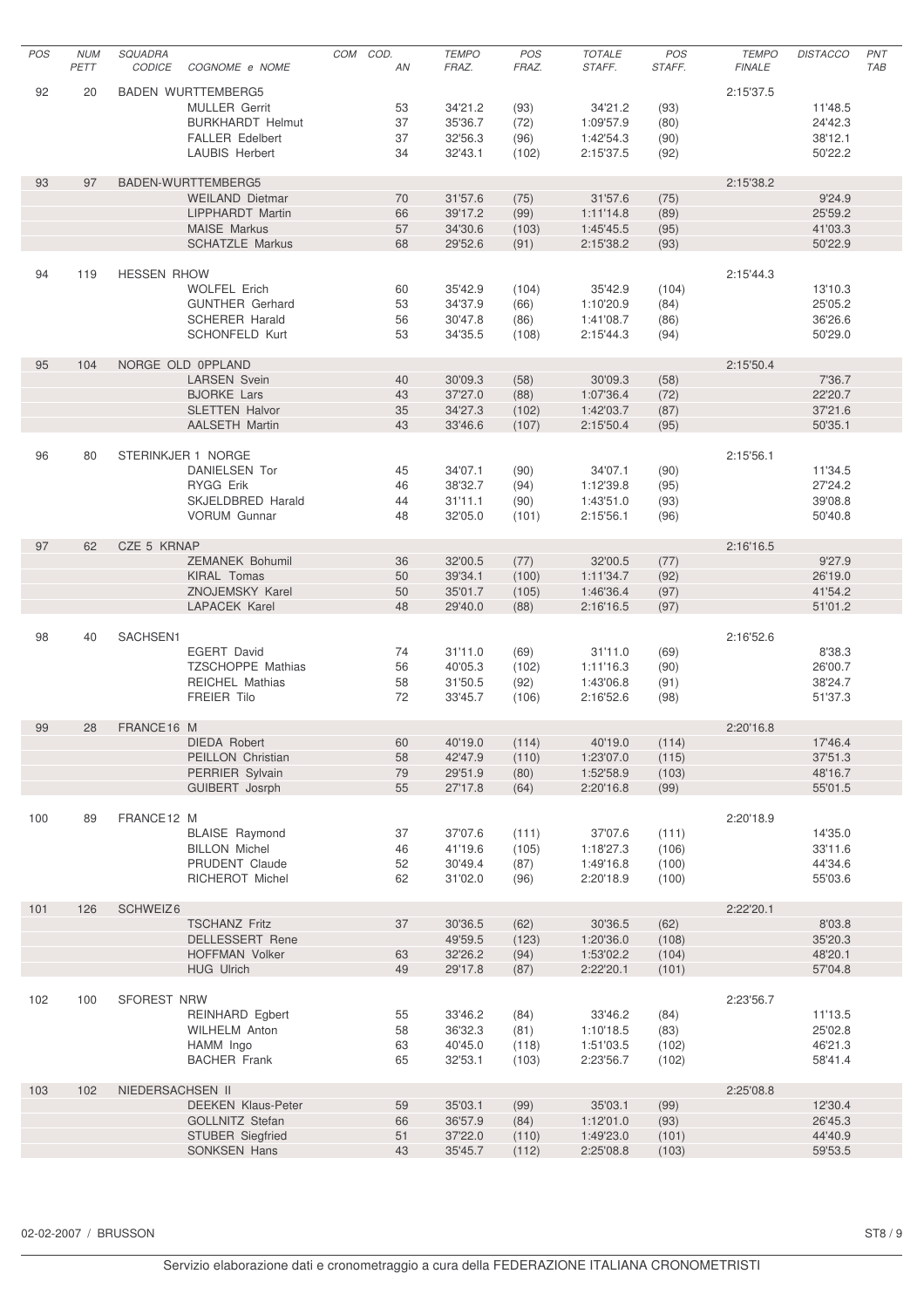| POS | <b>NUM</b> | <b>SQUADRA</b>         |                            | COD.<br>COM |    | <b>TEMPO</b> | POS   | <b>TOTALE</b> | <b>POS</b> | <b>TEMPO</b>  | <b>DISTACCO</b> | PNT |
|-----|------------|------------------------|----------------------------|-------------|----|--------------|-------|---------------|------------|---------------|-----------------|-----|
|     | PETT       | <b>CODICE</b>          | COGNOME e NOME             |             | AN | FRAZ.        | FRAZ. | STAFF.        | STAFF.     | <b>FINALE</b> |                 | TAB |
|     |            |                        |                            |             |    |              |       |               |            |               |                 |     |
| 104 | 61         | SLOVENIJA 4            |                            |             |    |              |       |               |            | 2:25'29.3     |                 |     |
|     |            |                        | TAVCAR Janko               |             | 69 | 36'36.7      | (109) | 36'36.7       | (109)      |               | 14'04.0         |     |
|     |            |                        | DOLENEC Ivan               |             | 55 | 46'17.9      | (118) | 1:22'54.6     | (114)      |               | 37'39.0         |     |
|     |            |                        | SVET Gvido                 |             | 47 | 31'52.9      | (93)  | 1:54'47.6     | (105)      |               | 50'05.4         |     |
|     |            |                        | OMERZU Joze                |             | 37 | 30'41.6      | (93)  | 2:25'29.3     | (104)      |               | 1:00'14.0       |     |
|     |            |                        |                            |             |    |              |       |               |            |               |                 |     |
| 105 | 19         | <b>BELGIUM2</b>        |                            |             |    |              |       |               |            | 2:26'12.0     |                 |     |
|     |            |                        | RAUW Andreas               |             | 71 | 35'04.7      | (100) | 35'04.7       | (100)      |               | 12'32.0         |     |
|     |            |                        | <b>VERTENEUIL Pierre</b>   |             | 66 | 46'39.2      | (120) | 1:21'43.9     | (112)      |               | 36'28.2         |     |
|     |            |                        | <b>HONEN Erich</b>         |             | 47 | 38'21.1      | (112) | 2:00'05.0     | (111)      |               | 55'22.9         |     |
|     |            |                        | <b>LANGER Rolf</b>         |             | 72 | 26'06.9      | (48)  | 2:26'12.0     | (105)      |               | 1:00'56.7       |     |
|     |            |                        |                            |             |    |              |       |               |            |               |                 |     |
| 106 | 94         | SUDTIROL 7 M           |                            |             |    |              |       |               |            | 2:27'14.3     |                 |     |
|     |            |                        |                            |             |    |              |       |               |            |               |                 |     |
|     |            |                        | <b>BALDOVIN Luigi</b>      |             | 43 | 36'38.8      | (110) | 36'38.8       | (110)      |               | 14'06.1         |     |
|     |            |                        | <b>WALLNOFER Christian</b> |             | 51 | 39'54.3      | (101) | 1:16'33.1     | (102)      |               | 31'17.5         |     |
|     |            |                        | <b>KOFLER Luis</b>         |             | 44 | 31'07.3      | (89)  | 1:47'40.5     | (98)       |               | 42'58.3         |     |
|     |            |                        | GAPP Herbert               |             | 38 | 39'33.8      | (120) | 2:27'14.3     | (106)      |               | 1:01'59.0       |     |
|     |            |                        |                            |             |    |              |       |               |            |               |                 |     |
| 107 | 32         | SUDTIROL VIII M        |                            |             |    |              |       |               |            | 2:28'15.6     |                 |     |
|     |            |                        | FINK Konrad                |             | 34 | 42'39.0      | (119) | 42'39.0       | (119)      |               | 20'06.3         |     |
|     |            |                        | OBERSTEINER Stephan        |             | 72 | 38'02.6      | (91)  | 1:20'41.7     | (109)      |               | 35'26.0         |     |
|     |            |                        | PICHLER Gertraud           |             | 55 | 41'35.0      | (119) | 2:02'16.8     | (117)      |               | 57'34.6         |     |
|     |            |                        | PLUNGER Engelbert          |             | 61 | 25'58.7      | (46)  | 2:28'15.6     | (107)      |               | 1:03'00.3       |     |
|     |            |                        |                            |             |    |              |       |               |            |               |                 |     |
| 108 | 79         | FRANCE13 M             |                            |             |    |              |       |               |            | 2:29'03.5     |                 |     |
|     |            |                        | CAILHOL Robert             |             | 38 | 37'11.4      | (112) | 37'11.4       | (112)      |               | 14'38.8         |     |
|     |            |                        | <b>MARTINEZ</b> Gerard     |             |    | 43'44.3      | (112) | 1:20'55.8     | (110)      |               | 35'40.1         |     |
|     |            |                        | CHANEAC Roland             |             | 55 | 34'40.1      | (104) | 1:55'35.9     | (107)      |               | 50'53.7         |     |
|     |            |                        | PERRIER Marc               |             | 54 | 33'27.5      | (104) | 2:29'03.5     | (108)      |               | 1:03'48.2       |     |
|     |            |                        |                            |             |    |              |       |               |            |               |                 |     |
|     |            |                        |                            |             |    |              |       |               |            |               |                 |     |
| 109 | 72         | <b>SUISSE ROMANDE1</b> |                            |             |    |              |       |               |            | 2:29'38.3     |                 |     |
|     |            |                        | <b>ISELY Philippe</b>      |             | 51 | 36'35.6      | (108) | 36'35.6       | (108)      |               | 14'03.0         |     |
|     |            |                        | <b>DACHAUER Otmar</b>      |             | 38 | 41'29.3      | (106) | 1:18'05.0     | (104)      |               | 32'49.3         |     |
|     |            |                        | ROCHAT Gerald              |             | 42 | 39'54.6      | (113) | 1:57'59.7     | (110)      |               | 53'17.5         |     |
|     |            |                        | POGET Ali                  |             | 41 | 31'38.6      | (100) | 2:29'38.3     | (109)      |               | 1:04'23.0       |     |
|     |            |                        |                            |             |    |              |       |               |            |               |                 |     |
| 110 | 42         | <b>BERLIN</b>          |                            |             |    |              |       |               |            | 2:29'58.0     |                 |     |
|     |            |                        | DITTRICH Mario             |             | 60 | 37'42.5      | (113) | 37'42.5       | (113)      |               | 15'09.8         |     |
|     |            |                        | <b>EBEL Helmut</b>         |             | 44 | 49'54.3      | (122) | 1:27'36.8     | (117)      |               | 42'21.2         |     |
|     |            |                        | KRUGER Jorn                |             | 67 | 33'27.0      | (97)  | 2:01'03.9     | (114)      |               | 56'21.7         |     |
|     |            |                        | VATER Jurgen               |             | 65 | 28'54.1      | (80)  | 2:29'58.0     | (110)      |               | 1:04'42.7       |     |
|     |            |                        |                            |             |    |              |       |               |            |               |                 |     |
| 111 | 25         | THURINGEN 3A           |                            |             |    |              |       |               |            | 2:32'37.7     |                 |     |
|     |            |                        | <b>SCHROETER Hubertus</b>  |             | 58 | 33'12.7      | (82)  | 33'12.7       | (82)       |               | 10'40.0         |     |
|     |            |                        | <b>ECKARDT Hartmut</b>     |             | 61 | 42'50.2      | (111) | 1:16'02.9     | (101)      |               | 30'47.2         |     |
|     |            |                        | NOACK Thomas               |             | 67 | 40'11.2      | (114) | 1:56'14.1     | (108)      |               | 51'32.0         |     |
|     |            |                        | <b>GROSSMANN Heiko</b>     |             | 78 | 36'23.5      |       |               |            |               | 1:07'22.4       |     |
|     |            |                        |                            |             |    |              | (113) | 2:32'37.7     | (111)      |               |                 |     |
|     |            |                        |                            |             |    |              |       |               |            |               |                 |     |
| 112 | 95         | SWEDEN4                |                            |             |    |              |       |               |            | 2:33'13.8     |                 |     |
|     |            |                        | <b>BERG</b> Staffan        |             | 47 | 40'22.1      | (115) | 40'22.1       | (115)      |               | 17'49.5         |     |
|     |            |                        | PERSSON Bernt Erik         |             | 36 | 37'56.1      | (90)  | 1:18'18.3     | (105)      |               | 33'02.6         |     |
|     |            |                        | ERIKSSON Jan Olof          |             | 61 | 36'48.6      | (109) | 1:55'06.9     | (106)      |               | 50'24.8         |     |
|     |            |                        | LARSSON Hakan              |             | 50 | 38'06.8      | (116) | 2:33'13.8     | (112)      |               | 1:07'58.5       |     |
|     |            |                        |                            |             |    |              |       |               |            |               |                 |     |
| 113 | 37         |                        | BADEN-WURTTEMBERG7         |             |    |              |       |               |            | 2:36'03.6     |                 |     |
|     |            |                        | <b>WEIDNER Werner</b>      |             | 47 | 35'49.3      | (105) | 35'49.3       | (105)      |               | 13'16.6         |     |
|     |            |                        | <b>HEITZMANN Erich</b>     |             | 38 | 43'47.7      | (113) | 1:19'37.0     | (107)      |               | 34'21.4         |     |
|     |            |                        | KNAUPP Karl-Heinz          |             | 49 | 41'49.0      | (120) | 2:01'26.1     | (115)      |               | 56'43.9         |     |
|     |            |                        | <b>HENLE Walter</b>        |             | 36 | 34'37.4      | (109) | 2:36'03.6     | (113)      |               | 1:10'48.3       |     |
|     |            |                        |                            |             |    |              |       |               |            |               |                 |     |
| 114 | 108        | FRANCE15 M             |                            |             |    |              |       |               |            | 2:38'02.0     |                 |     |
|     |            |                        | MELET Jacques              |             | 37 | 44'10.6      | (120) | 44'10.6       | (120)      |               | 21'38.0         |     |
|     |            |                        |                            |             |    |              |       |               |            |               |                 |     |
|     |            |                        | GROSLAMBERT Fernand        |             | 32 | 38'42.1      | (95)  | 1:22'52.8     | (113)      |               | 37'37.1         |     |
|     |            |                        | PAGNIER Jacques            |             | 36 | 34'23.5      | (101) | 1:57'16.4     | (109)      |               | 52'34.2         |     |
|     |            |                        | <b>KIEFFER Pierre</b>      |             | 38 | 40'45.5      | (121) | 2:38'02.0     | (114)      |               | 1:12'46.7       |     |
|     |            |                        |                            |             |    |              |       |               |            |               |                 |     |
| 115 | 125        |                        | CZE 4 SLIVOVICE TEAM       |             |    |              |       |               |            | 2:39'25.0     |                 |     |
|     |            |                        | <b>CMEJREK Vaclav</b>      |             | 43 | 35'51.3      | (106) | 35'51.3       | (106)      |               | 13'18.7         |     |
|     |            |                        | PEXIDR Zavis               |             | 48 | 45'11.8      | (116) | 1:21'03.1     | (111)      |               | 35'47.5         |     |
|     |            |                        | JERML Bohumil              |             | 47 | 40'33.0      | (115) | 2:01'36.1     | (116)      |               | 56'54.0         |     |
|     |            |                        | <b>HAMET Vaclav</b>        |             | 60 | 37'48.8      | (115) | 2:39'25.0     | (115)      |               | 1:14'09.7       |     |
|     |            |                        |                            |             |    |              |       |               |            |               |                 |     |